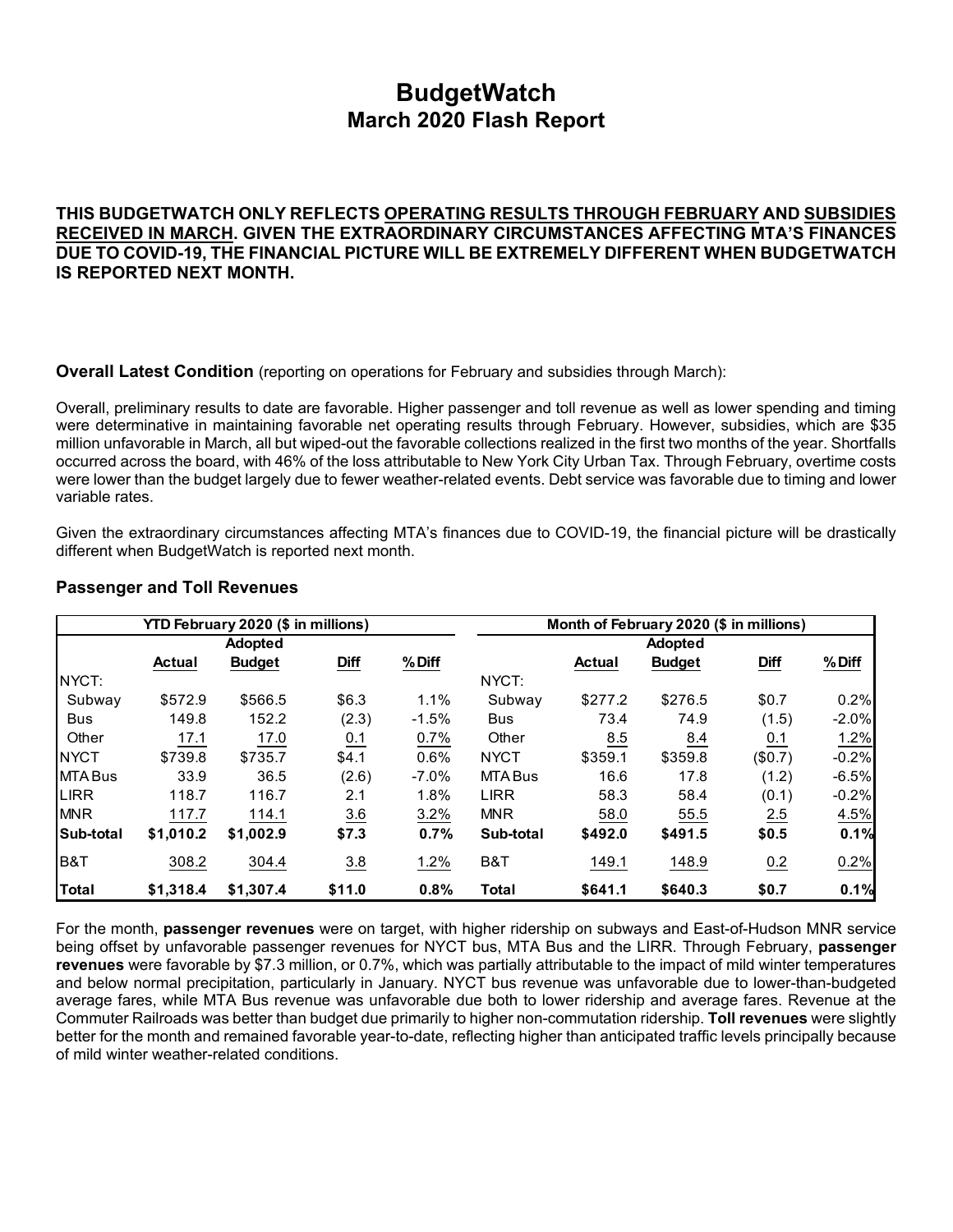## **Total Operating Expenses before Non-Cash Liability Adjustments**

|                |           | YTD February 2020 (\$ in millions) |          |         | Month of February 2020 (\$ in millions) |               |                |             |         |  |  |
|----------------|-----------|------------------------------------|----------|---------|-----------------------------------------|---------------|----------------|-------------|---------|--|--|
|                |           | <b>Adopted</b>                     |          |         |                                         |               | <b>Adopted</b> |             |         |  |  |
|                | Actual    | <b>Budget</b>                      | Diff     | % Diff  |                                         | <b>Actual</b> | <b>Budget</b>  | <b>Diff</b> | % Diff  |  |  |
| <b>INYCT</b>   | \$1,474.9 | \$1,452.2                          | (\$22.7) | $-1.6%$ | <b>NYCT</b>                             | \$722.6       | \$711.9        | (\$10.7)    | $-1.5%$ |  |  |
| <b>MTA Bus</b> | 132.8     | 137.8                              | 5.0      | 3.7%    | MTA Bus                                 | 64.9          | 65.0           | 0.1         | 0.1%    |  |  |
| <b>LIRR</b>    | 267.9     | 293.7                              | 25.8     | 8.8%    | <b>LIRR</b>                             | 121.2         | 142.7          | 21.4        | 15.0%   |  |  |
| <b>MNR</b>     | 214.4     | 226.0                              | 11.7     | 5.2%    | <b>MNR</b>                              | 99.1          | 107.2          | 8.1         | 7.5%    |  |  |
| IB&T           | 67.6      | 81.0                               | 13.5     | 16.6%   | B&T                                     | 32.4          | 39.1           | 6.7         | 17.0%   |  |  |
| <b>MTA HQ</b>  | 89.2      | 149.7                              | 60.4     | 40.4%   | <b>MTA HQ</b>                           | 47.8          | 68.7           | 20.9        | 30.4%   |  |  |
| Total          | \$2.246.8 | \$2.340.5                          | \$93.7   | 4.0%    | Total                                   | \$1.088.1     | \$1.134.5      | \$46.4      | 4.1%    |  |  |

Preliminary expenses for February were favorable by \$46.4 million, or 4.1%, reflecting lower spending and favorable timing differences. The LIRR was favorable primarily due to timing of material & supplies usage, vacancy-related savings, and lower OPEB current payments due to fewer retirees. MTA HQ was favorable chiefly because of timing differences in support of MTA Transformation and consolidated EAM activities, IT-related expenses, and business and maintenance needs. B&T was favorable primarily due to vacancies and associated fringe costs, coupled with the timing of bond issuance costs, consulting services, maintenance expenses and toll collection processing fees. MNR was favorable primarily due to the timing of rolling stock material requirements, lower fringe benefits due to a lower provision for employee claims and reimbursements, and lower overtime and electric power expenses. MTA Bus was close to budget. These outcomes were partially offset by higher OPEB current payments, pension expenses, and overtime at NYCT.

YTD expenses were favorable by \$93.7 million, or 4.0%. MTAHQ, the LIRR and B&T were all favorable primarily due to the same reasons noted for the month. MNR was favorable primarily due to the revised timing of locomotive overhauls, rolling stock material requirements, consulting and engineering services, and lower fringe benefits and electric power expenses. MTA Bus' favorable variance was mainly due to the revised timing of professional services, interagency charges, maintenance contracts, and lower material and fuel usage. These outcomes were partially offset by higher expenses at NYCT mainly due to the timing of pension expenses, maintenance work, and accrued material-obsolescence adjustments.

|                |               | <b>YTD February 2020 (\$ in millions)</b> |               |           | Month of February 2020 (\$ in millions) |               |                |             |           |  |  |  |
|----------------|---------------|-------------------------------------------|---------------|-----------|-----------------------------------------|---------------|----------------|-------------|-----------|--|--|--|
|                |               | <b>Adopted</b>                            |               |           |                                         |               | <b>Adopted</b> |             |           |  |  |  |
|                | <b>Actual</b> | <b>Budget</b>                             | Diff          | % Diff    |                                         | <b>Actual</b> | <b>Budget</b>  | <b>Diff</b> | $%$ Diff  |  |  |  |
| <b>NYCT</b>    | \$85.7        | \$91.0                                    | \$5.4         | 5.9%      | <b>NYCT</b>                             | \$47.6        | \$44.2         | (\$3.4)     | $-7.6%$   |  |  |  |
| MTA Bus        | 11.8          | 11.3                                      | (0.5)         | $-4.4%$   | MTA Bus                                 | 5.8           | 5.4            | (0.4)       | $-7.2%$   |  |  |  |
| <b>LIRR</b>    | 22.5          | 24.7                                      | $2.2^{\circ}$ | 8.9%      | LIRR                                    | 10.6          | 11.9           | 1.3         | 11.0%     |  |  |  |
| <b>MNR</b>     | 15.9          | 17.4                                      | 1.5           | 8.7%      | <b>MNR</b>                              | 6.8           | 7.9            | 1.1         | 13.9%     |  |  |  |
| <b>B&amp;T</b> | 3.8           | 4.7                                       | 0.9           | 18.9%     | B&T                                     | 1.8           | 2.3            | 0.5         | 22.2%     |  |  |  |
| <b>MTAHQ</b>   | 5.1           | 2.5                                       | (2.6)         | $-102.2%$ | MTA HQ                                  | 3.3           | $1.2$          | (2.1)       | $-175.8%$ |  |  |  |
| Total          | \$144.8       | \$151.7                                   | \$6.9         | 4.5%      | Total                                   | \$75.9        | \$73.0         | (\$2.9)     | $-4.0%$   |  |  |  |

## **Overtime**

Overtime costs for February were \$2.9 million, or 4.0%, unfavorable, primarily due to the reversal of a December accrual expense at NYCT; higher coverage for safety, security, and law enforcement by the MTA PD in support of fare evasion and quality of life initiatives at MTA HQ; and higher fleet maintenance requirements at MTA Bus. Partially offsetting these results were fewer-than-budgeted weather-related events across the Agencies.

YTD Overtime expenses for the month were \$6.9 million, or 4.4%, favorable, primarily due to fewer-than-budgeted weather events across the Agencies as well as ongoing efforts to improve the management of overtime. These outcomes were partially offset by higher expenses at MTA HQ for MTA PD and at MTA Bus due to higher fleet maintenance requirements.

## **Debt Service**

Debt Service for the month of February was \$215.7 million, which was \$33.5 million (3.4%) favorable, primarily due to timing differences and lower variable rates. YTD Debt Service of \$462.7 million was \$27.8 million (5.7%) favorable, also due to timing differences and lower variable rates.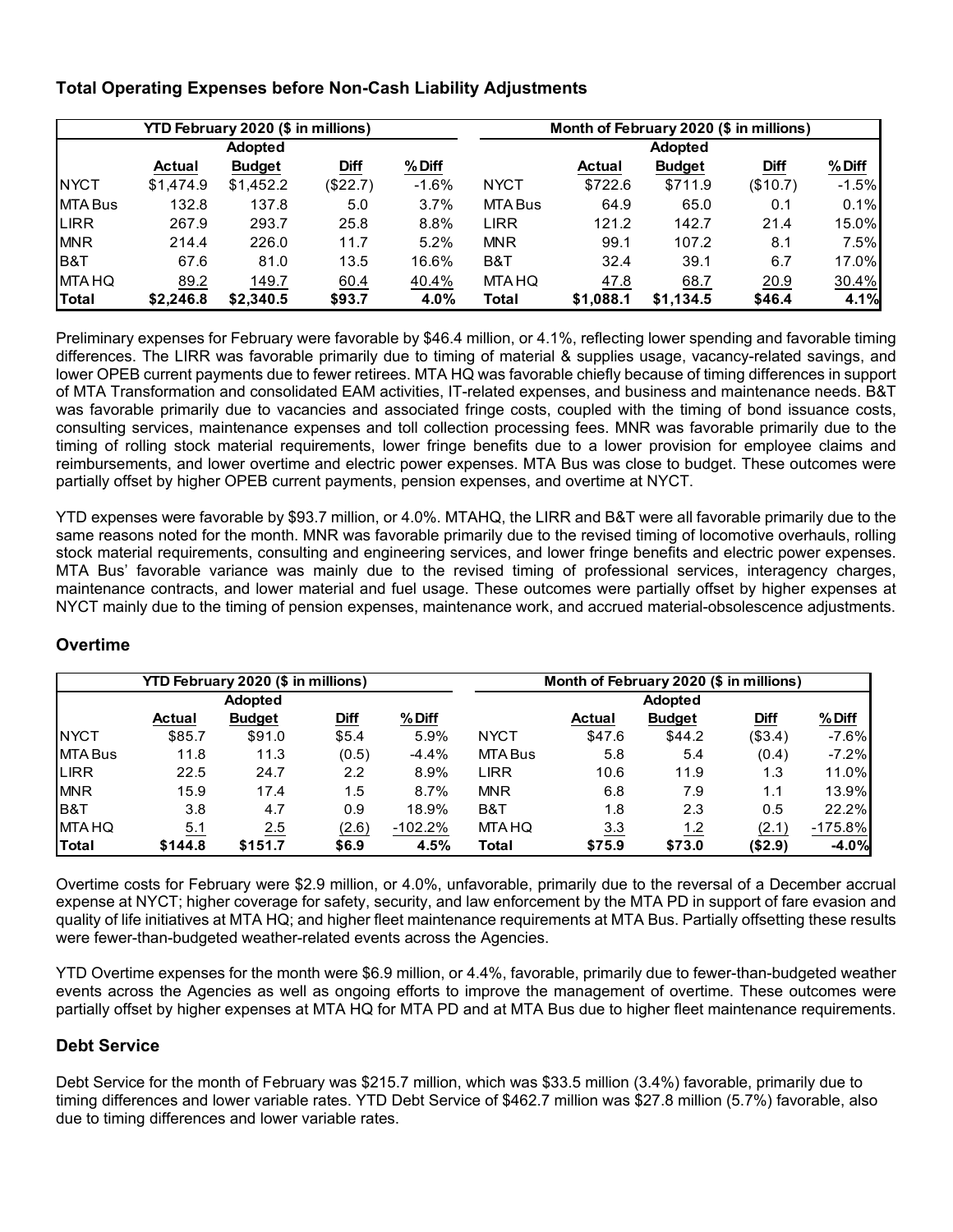## **State Dedicated Taxes and Fees**

|                      |               | YTD March 2020 (\$ in millions) |             |          | Month of March 2020 (\$ in millions) |               |                |             |         |  |  |  |
|----------------------|---------------|---------------------------------|-------------|----------|--------------------------------------|---------------|----------------|-------------|---------|--|--|--|
|                      |               | <b>Adopted</b>                  |             |          |                                      |               | <b>Adopted</b> |             |         |  |  |  |
|                      | <b>Actual</b> | <b>Budget</b>                   | <b>Diff</b> | % Diff   |                                      | <b>Actual</b> | <b>Budget</b>  | <b>Diff</b> | %Diff   |  |  |  |
| <b>MMTOA</b>         | \$0.0         | \$0.0                           | \$0.0       | $0.0\%$  | <b>MMTOA</b>                         | \$0.0         | \$0.0          | \$0.0       | $0.0\%$ |  |  |  |
| <b>IPBT</b>          | 147.5         | 153.3                           | (5.8)       | $-3.8\%$ | <b>PBT</b>                           | 40.0          | 44.1           | (4.1)       | $-9.3%$ |  |  |  |
| <b>PMT</b>           | 403.1         | 403.3                           | (0.2)       | $0.0\%$  | PMT <sup>1</sup>                     | 158.9         | 165.0          | (6.1)       | $-3.7%$ |  |  |  |
| MTA Aid <sup>2</sup> | 72.0          | 79.5                            | (7.5)       | $-9.5%$  | MTA Aid $2$                          | 72.0          | 79.5           | (7.5)       | $-9.5%$ |  |  |  |
| FHV <sup>3</sup>     | 110.5         | 112.9                           | (2.4)       | $-2.1%$  | FHV <sup>3</sup>                     | 35.7          | 37.6           | (1.9)       | $-5.1%$ |  |  |  |
| Total                | \$733.1       | \$749.1                         | (\$16.0)    | $-2.1%$  | <b>Total</b>                         | \$306.6       | \$326.3        | (\$19.7)    | $-6.0%$ |  |  |  |

The first MMTOA payment for the year is expected in May. MTA Aid receipts, which are transferred quarterly with the first payment made in March, were \$7.5 unfavorable for the month and year-to-date. Petroleum Business Tax (PBT) receipts for March were \$4.1 million (9.3%) unfavorable, and year-to-date collections were unfavorable by \$5.8 million (3.8%). March Payroll Mobility Tax (PMT) receipts were \$6.1 million (3.7%) unfavorable, and year-to-date collections were slightly unfavorable, by less than one-tenth of one percent. For-Hire-Vehicle Surcharge (FHV) receipts for the month were unfavorable by \$1.9 million (5.1%) and year-to-date collections were slightly unfavorable by \$2.4 million (2.1%).

## **Real Estate Transaction Taxes**

|                  |               | YTD March 2020 (\$ in millions) |             |          |            |               | Month of March 2020 (\$ in millions) |             |          |
|------------------|---------------|---------------------------------|-------------|----------|------------|---------------|--------------------------------------|-------------|----------|
|                  |               | <b>Adopted</b>                  |             |          |            |               | <b>Adopted</b>                       |             |          |
|                  | <b>Actual</b> | <b>Budget</b>                   | <u>Diff</u> | $%$ Diff |            | <b>Actual</b> | <b>Budget</b>                        | <u>Diff</u> | %Diff    |
| <b>MRT</b>       | \$134.9       | \$114.2                         | \$20.6      | 18.0%    | <b>MRT</b> | \$38.6        | \$38.1                               | \$0.6       | 1.5%     |
| <b>NYC Urban</b> | 156.0         | 159.6                           | (3.6)       | $-2.3%$  | NYC Urban  | 37.2          | 53.2                                 | (16.0)      | $-30.1%$ |
| <b>ITotal</b>    | \$290.8       | \$273.9                         | \$17.0      | 6.2%     | Total      | \$75.9        | \$91.3                               | (\$15.4)    | $-16.9%$ |

Total real estate transaction taxes for March were \$15.4 million (16.9%) unfavorable to Budget, decreasing the YTD favorable variance to \$17.0 million (6.2%). When compared with last year through March, real estate taxes were \$52.4 million (15.3%) lower; and Urban Tax was off last year's level by \$74.0 million, or 32.2%, while MRT is running ahead of last year by \$21.7 million, or 19.1%.

**Regional Mortgage Recording Tax4** receipts for March were \$0.6 million, or 1.5%, favorable; MRT-1 was unfavorable by \$0.3 million, and MRT-2 receipts were favorable by \$0.9 million. YTD MRT receipts were favorable by \$20.6 million (18.0%), with MRT-1 receipts \$16.1 million favorable and MRT-2 receipts \$4.5 million favorable.

**New York City Urban Tax5** receipts for March were \$16.0 million, or 30.1%, unfavorable, and YTD Urban Tax receipts were \$3.6 million (2.3%) unfavorable. For March, the Real Property Transfer Tax (RPTT) portion of the Urban Tax was unfavorable by \$12.7 million, or 36.3%, while the MRT portion of the Urban Tax was \$3.3 million or 18.3% unfavorable. YTD, RPTT receipts were \$14.0 million (13.4%) unfavorable, while the MRT portion of the Urban Tax was \$10.4 million (18.9%) favorable.

 $1$  PMT replacement funds, that are expected to total \$244.3 million for the year, are excluded from the results reported in this table.

 $^2$  MTA Aid includes the License Fee, Vehicle Registration Fee, Taxi Fee and Automobile Rental Fee.  $\,$ 

<sup>&</sup>lt;sup>3</sup> For-Hire Vehicle Surcharge

<sup>4</sup> Mortgage Recording Taxes consist of two separate taxes on mortgages recorded in the twelve-county region: MRT-1 is a tax on all mortgages, while MRT-2 is also imposed on residential real estate structures containing up to six dwelling units.

<sup>&</sup>lt;sup>5</sup> New York City Urban Taxes are imposed on commercial property and apartment building transactions within New York City. The MRT component is imposed on mortgages exceeding \$500,000, and the Real Property Transfer Tax component is imposed on transfers exceeding \$500,000.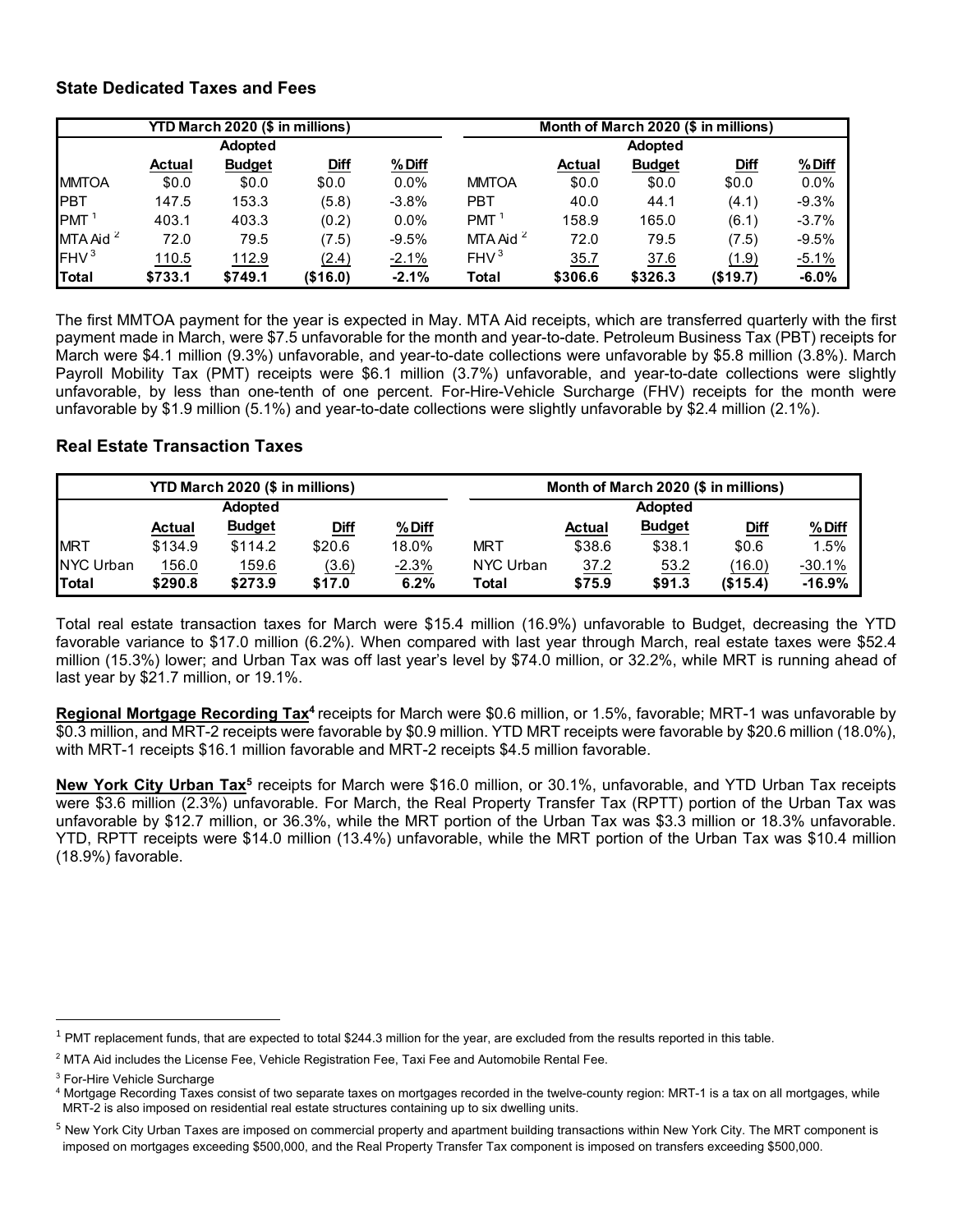## Real Estate Transaction Taxes Receipts (\$ in millions)

## Adopted Budget vs. Actual Receipts

| 2020 Adopted Budget              | 2020      | <u>Jan-20</u> | Feb-20       | Mar-20       | Apr-20       | $May-20$     | <u>Jun-20</u> | Jul-20       | <b>Aug-20</b> | Sep-20 | Oct-20 | <b>Nov-20</b> | Dec-20       | YTD Mar     |
|----------------------------------|-----------|---------------|--------------|--------------|--------------|--------------|---------------|--------------|---------------|--------|--------|---------------|--------------|-------------|
| MRT-1                            | \$322.3   | \$26.9        | \$26.9       | \$26.9       | \$26.9       | \$26.9       | \$26.9        | \$26.9       | \$26.9        | \$26.9 | \$26.9 | \$26.9        | \$26.9       | \$80.6      |
| MRT-2                            | 134.6     | 11.2          | 11.2         | 11.2         | 11.2         | 11.2         | 11.2          | 11.2         | 11.2          | 11.2   | 11.2   | 11.2          | <u> 11.2</u> | <u>33.7</u> |
| <b>Total MRT</b>                 | \$457.0   | \$38.7        | \$38.1       | \$38.1       | \$38.1       | \$38.1       | \$38.1        | \$38.1       | \$38.1        | \$38.1 | \$38.1 | \$38.1        | \$38.1       | \$114.2     |
| <b>RPTT</b>                      | \$418.7   | \$34.9        | \$34.9       | \$34.9       | \$34.9       | \$34.9       | \$34.9        | \$34.9       | \$34.9        | \$34.9 | \$34.9 | \$34.9        | \$34.9       | \$104.7     |
| <b>MRT</b>                       | 219.8     | <u>18.3</u>   | <u> 18.3</u> | <u> 18.3</u> | <u> 18.3</u> | <u> 18.3</u> | <u> 18.3</u>  | <u> 18.3</u> | <u> 18.3</u>  | 18.3   | 18.3   | 18.3          | 18.3         | <u>54.9</u> |
| Total Urban Tax - NYCT 90% share | \$638.5   | \$53.2        | \$53.2       | \$53.2       | \$53.2       | \$53.2       | \$53.2        | \$53.2       | \$53.2        | \$53.2 | \$53.2 | \$53.2        | \$53.2       | \$159.6     |
| <b>Total Real Estate Taxes</b>   | \$1,095.4 | \$91.3        | \$91.3       | \$91.3       | \$91.3       | \$91.3       | \$91.3        | \$91.3       | \$91.3        | \$91.3 | \$91.3 | \$91.3        | \$91.3       | \$273.9     |

| <b>2020 Monthly Actuals</b>      | Jan-20  | Feb-20  | Mar-20      | Apr-20 | $M$ ay-20 | <u>Jun-20</u> | <u>Jul-20</u> | <b>Aug-20</b> | <b>Sep-20</b> | Oct-20 | <b>Nov-20</b> | Dec-20 | <b>YTD Mar</b> |
|----------------------------------|---------|---------|-------------|--------|-----------|---------------|---------------|---------------|---------------|--------|---------------|--------|----------------|
| MRT-1                            | \$36.5  | \$33.7  | \$26.5      |        |           |               |               |               |               |        |               |        | \$96.7         |
| MRT-2                            | 12.7    | 13.3    | <u>12.1</u> |        |           |               |               |               |               |        |               |        | 38.2           |
| <b>Total MRT</b>                 | \$49.2  | \$47.0  | \$38.6      |        |           |               |               |               |               |        |               |        | \$134.9        |
| <b>RPTT</b>                      | \$36.3  | \$32.7  | \$22.2      |        |           |               |               |               |               |        |               |        | \$90.7         |
| <b>MRT</b>                       | 24.2    | 26.2    | <u>15.0</u> |        |           |               |               |               |               |        |               |        | <u>65.3</u>    |
| Total Urban Tax - NYCT 90% share | \$60.5  | \$58.3  | \$37.2      |        |           |               |               |               |               |        |               |        | \$156.0        |
| <b>Total Real Estate Taxes</b>   | \$109.7 | \$105.2 | \$75.9      |        |           |               |               |               |               |        |               |        | \$290.8        |

| <b>Variances</b>                 | Jan-20     | Feb-20       | <u>Mar-20</u> | <u>Apr-20</u> | <u>May-20</u> | <u>Jun-20</u> | <u>Jul-20</u> | <u>Aug-20</u> | Sep-20 | Oct-20 | <u>Nov-20</u> | Dec-20 | <b>YTD Mar</b> |
|----------------------------------|------------|--------------|---------------|---------------|---------------|---------------|---------------|---------------|--------|--------|---------------|--------|----------------|
| MRT-1                            | \$9.6      | \$6.8        | (\$0.3)       |               |               |               |               |               |        |        |               |        | \$16.1         |
| MRT-2                            | 1.5        | 2.1          | 0.9           |               |               |               |               |               |        |        |               |        | 4.5            |
| <b>Total MRT</b>                 | \$11.1     | \$8.9        | \$0.6         |               |               |               |               |               |        |        |               |        | \$20.6         |
| <b>RPTT</b>                      | \$1.4      | (\$2.8)      | (\$12.7)      |               |               |               |               |               |        |        |               |        | (\$14.0)       |
| <b>MRT</b>                       | <u>5.9</u> | <u>7.9</u>   | (3.3)         |               |               |               |               |               |        |        |               |        | 10.4           |
| Total Urban Tax - NYCT 90% share | \$7.3      | \$5.0        | (\$16.0)      |               |               |               |               |               |        |        |               |        | (\$3.6)        |
| <b>Total Real Estate Taxes</b>   | \$18.5     | \$13.9       | (\$15.4)      |               |               |               |               |               |        |        |               |        | \$17.0         |
| MRT-1                            | 35.9%      | 25.3%        | $-1.2%$       |               |               |               |               |               |        |        |               |        | 20.0%          |
| MRT-2                            | 13.5%      | <u>18.7%</u> | <u>7.9%</u>   |               |               |               |               |               |        |        |               |        | <u>13.4%</u>   |
| <b>Total MRT</b>                 | 29.3%      | 23.4%        | 1.5%          |               |               |               |               |               |        |        |               |        | 18.0%          |
| <b>RPTT</b>                      | 4.1%       | $-8.1%$      | $-36.3%$      |               |               |               |               |               |        |        |               |        | $-13.4%$       |
| <b>MRT</b>                       | 32.0%      | 42.9%        | $-18.3%$      |               |               |               |               |               |        |        |               |        | 18.9%          |
| Total Urban Tax - NYCT 90% share | 13.7%      | 9.5%         | $-30.1%$      |               |               |               |               |               |        |        |               |        | $-2.3%$        |
| <b>Total Real Estate Taxes</b>   | 20.2%      | 15.3%        | $-16.9%$      |               |               |               |               |               |        |        |               |        | 6.2%           |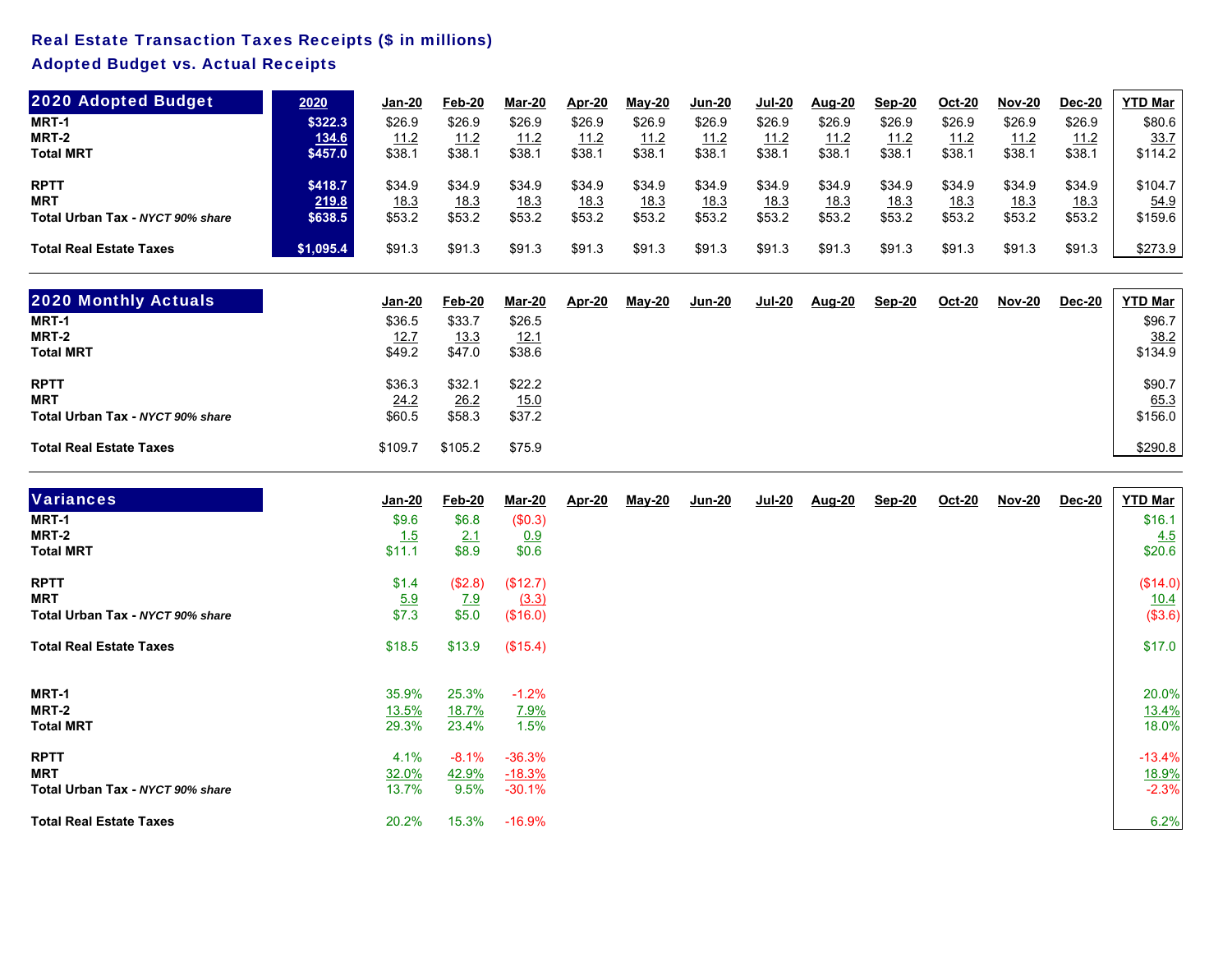## Real Estate Transaction Taxes Receipts (\$ in millions)

## 2020 Receipts vs. 2019 Receipts

| <b>2019 Monthly Actuals</b>      | <b>2019 Act</b> | <u>Jan-19</u> | Feb-19       | Mar-19 | Apr-19       | $May-19$     | <u>Jun-19</u> | <b>Jul-19</b> | Aug-19       | Sep-19      | Oct-19       | <b>Nov-19</b> | Dec-19       | <b>YTD Mar</b> |
|----------------------------------|-----------------|---------------|--------------|--------|--------------|--------------|---------------|---------------|--------------|-------------|--------------|---------------|--------------|----------------|
| MRT-1                            | \$328.3         | \$32.8        | \$31.5       | \$19.2 | \$20.7       | \$26.8       | \$22.8        | \$34.7        | \$28.8       | \$28.0      | \$29.3       | \$30.1        | \$23.8       | \$83.5         |
| MRT-2                            | 133.4           | <u> 10.6</u>  | <u> 10.6</u> | 8.5    | 9.0          | <u> 10.1</u> | <u> 10.1</u>  | <u> 11.0</u>  | <u> 13.3</u> | <u>14.0</u> | <u> 12.1</u> | <u> 13.0</u>  | <u> 11.1</u> | <u>29.7</u>    |
| <b>Total MRT</b>                 | \$461.7         | \$43.4        | \$42.1       | \$27.7 | \$29.7       | \$36.8       | \$32.9        | \$45.7        | \$42.1       | \$41.9      | \$41.4       | \$43.1        | \$34.9       | \$113.2        |
| <b>RPTT</b>                      | \$425.9         | \$54.7        | \$71.4       | \$28.0 | \$20.4       | \$24.3       | \$40.5        | \$44.2        | \$29.6       | \$17.5      | \$29.7       | \$30.9        | \$34.8       | \$154.0        |
| <b>MRT</b>                       | 242.5           | 32.9          | 30.7         | 12.3   | <u> 14.0</u> | <u>21.1</u>  | <u>15.3</u>   | 24.7          | <u> 17.1</u> | <u>16.8</u> | <u>21.0</u>  | 20.9          | <u> 15.7</u> | <u>76.0</u>    |
| Total Urban Tax - NYCT 90% share | \$668.5         | \$87.6        | \$102.1      | \$40.3 | \$34.3       | \$45.4       | \$55.8        | \$68.9        | \$46.7       | \$34.3      | \$50.7       | \$51.9        | \$50.5       | \$230.0        |
| <b>Total Real Estate Taxes</b>   | \$1,130.2       | \$131.0       | \$144.2      | \$68.0 | \$64.7       | \$82.3       | \$88.7        | \$114.5       | \$88.8       | \$76.2      | \$92.1       | \$95.0        | \$85.3       | \$343.2        |

| <b>2020 Monthly Actuals</b>                                   | <u>Jan-20</u>            | Feb-20                          | Mar-20                   | Apr-20 | $May-20$ | Jun-20 | Jul-20 | <b>Aug-20</b> | Sep-20 | Oct-20 | <b>Nov-20</b> | <u>Dec-20</u> | <b>YTD Mar</b>                   |
|---------------------------------------------------------------|--------------------------|---------------------------------|--------------------------|--------|----------|--------|--------|---------------|--------|--------|---------------|---------------|----------------------------------|
| MRT-1                                                         | \$36.5                   | \$33.7                          | \$26.5                   |        |          |        |        |               |        |        |               |               | \$96.7                           |
| MRT-2                                                         | <u>12.7</u>              | <u>13.3</u>                     | <u>12.1</u>              |        |          |        |        |               |        |        |               |               | <u>38.2</u>                      |
| <b>Total MRT</b>                                              | \$49.2                   | \$47.0                          | \$38.6                   |        |          |        |        |               |        |        |               |               | \$134.9                          |
| <b>RPTT</b><br><b>MRT</b><br>Total Urban Tax - NYCT 90% share | \$36.3<br>24.2<br>\$60.5 | \$32.1<br><u>26.2</u><br>\$58.3 | \$22.2<br>15.0<br>\$37.2 |        |          |        |        |               |        |        |               |               | \$90.7<br><u>65.3</u><br>\$156.0 |
| <b>Total Real Estate Taxes</b>                                | \$109.7                  | \$105.2                         | \$75.9                   |        |          |        |        |               |        |        |               |               | \$290.8                          |

| <b>Variances</b>                 | <u>Jan</u> | <b>Feb</b> | <u>Mar</u>   | <u>Apr</u> | <u>May</u> | <u>Jun</u> | $Jul$ | <u>Aug</u> | <b>Sep</b> | $Oct$ | <u>Nov</u> | Dec | <b>YTD Mar</b> |
|----------------------------------|------------|------------|--------------|------------|------------|------------|-------|------------|------------|-------|------------|-----|----------------|
| MRT-1                            | \$3.7      | \$2.1      | \$7.3        |            |            |            |       |            |            |       |            |     | \$13.2         |
| MRT-2                            | 2.1        | 2.7        | 3.6          |            |            |            |       |            |            |       |            |     | 8.5            |
| <b>Total MRT</b>                 | \$5.9      | \$4.9      | \$10.9       |            |            |            |       |            |            |       |            |     | \$21.7         |
| <b>RPTT</b>                      | (\$18.3)   | (\$39.3)   | (\$5.7)      |            |            |            |       |            |            |       |            |     | (\$63.4)       |
| <b>MRT</b>                       | (8.8)      | (4.6)      | 2.6          |            |            |            |       |            |            |       |            |     | (10.7)         |
| Total Urban Tax - NYCT 90% share | (\$27.1)   | (\$43.9)   | (\$3.1)      |            |            |            |       |            |            |       |            |     | (\$74.0)       |
| <b>Total Real Estate Taxes</b>   | (\$21.2)   | (\$39.0)   | \$7.8        |            |            |            |       |            |            |       |            |     | (\$52.4)       |
| MRT-1                            | 11.3%      | 6.8%       | 38.3%        |            |            |            |       |            |            |       |            |     | 15.8%          |
| MRT-2                            | 20.2%      | 25.8%      | <u>42.0%</u> |            |            |            |       |            |            |       |            |     | 28.5%          |
| <b>Total MRT</b>                 | 13.5%      | 11.6%      | 39.4%        |            |            |            |       |            |            |       |            |     | 19.1%          |
| <b>RPTT</b>                      | $-33.5%$   | $-55.1%$   | $-20.5%$     |            |            |            |       |            |            |       |            |     | $-41.1%$       |
| <b>MRT</b>                       | $-26.6%$   | $-14.8%$   | 21.4%        |            |            |            |       |            |            |       |            |     | $-14.1%$       |
| Total Urban Tax - NYCT 90% share | $-30.9%$   | $-43.0%$   | $-7.6%$      |            |            |            |       |            |            |       |            |     | $-32.2%$       |
| <b>Total Real Estate Taxes</b>   | $-16.2%$   | $-27.0\%$  | 11.5%        |            |            |            |       |            |            |       |            |     | $-15.3%$       |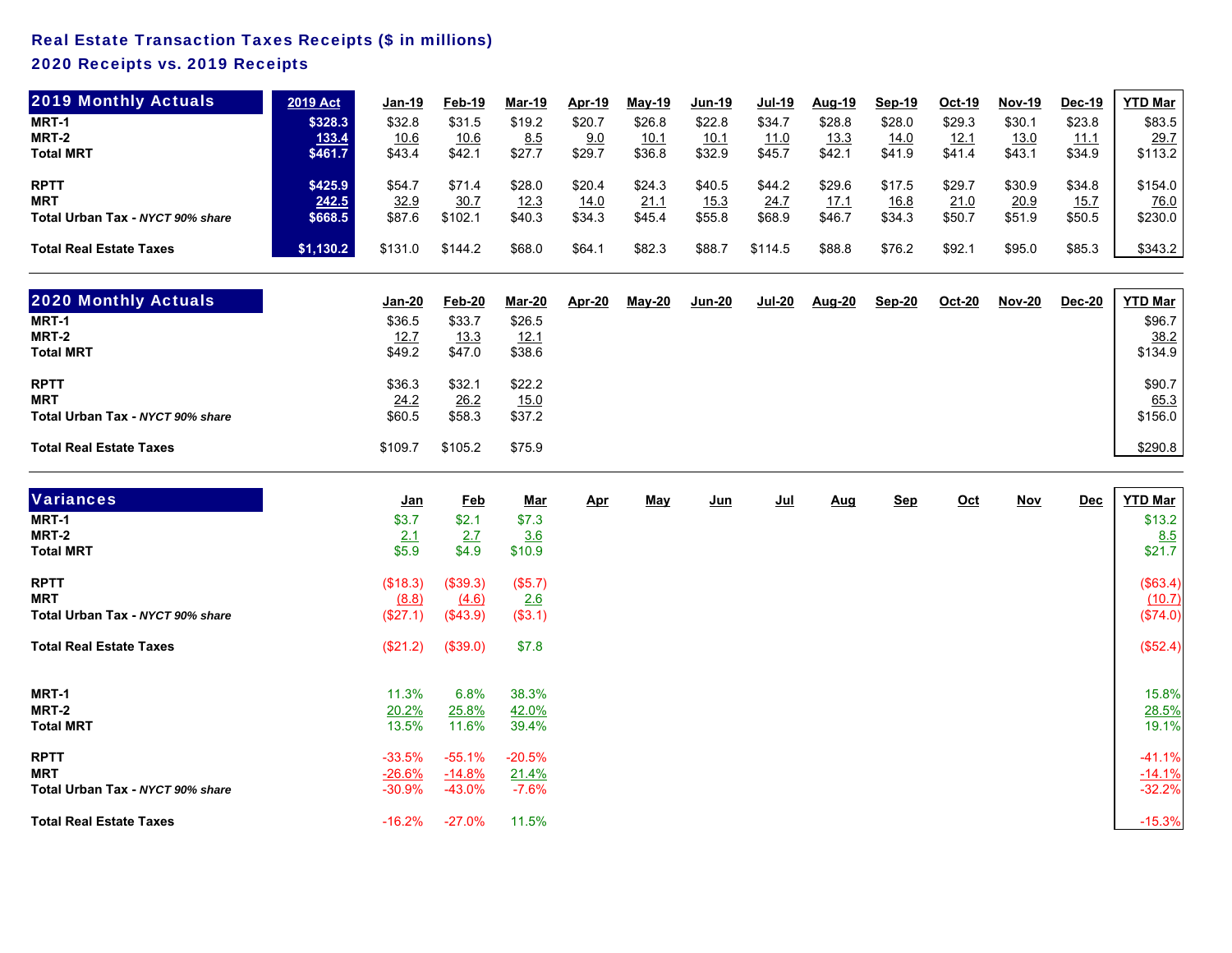# **All agencies – Non-Reimbursable Overtime Variance**

#### **February 2020 and YTD budget vs. variance** \$M

Favorable (-)

Unfavorable (+)

**Budget** 

**-15%**

Annual budget: \$852M

#### **Overview**

- For the month, overtime costs exceeded the budget by \$3M, or 4%, due mainly to a prior period correcting adjustment at NYCT, which reduced the favorable YTD variance to \$7M.
- The favorable YTD variance was driven by mild winter weather conditions and better management controls. Higher coverage used by the MTA PD for fare evasion and quality of life initiatives, and fleet maintenance at MTA Bus partially offset results.
- YTD weather-related costs were \$17 million less than the budget (-\$8M at NYCT, \$5M at the LIRR, -\$2M at MNR and -\$1M at MTA Bus). Also, YTD Programmatic/ Routine Maintenance at NYCT and the LIRR, and Unscheduled Service at NYCT exceeded the budget by \$4M in both category types.

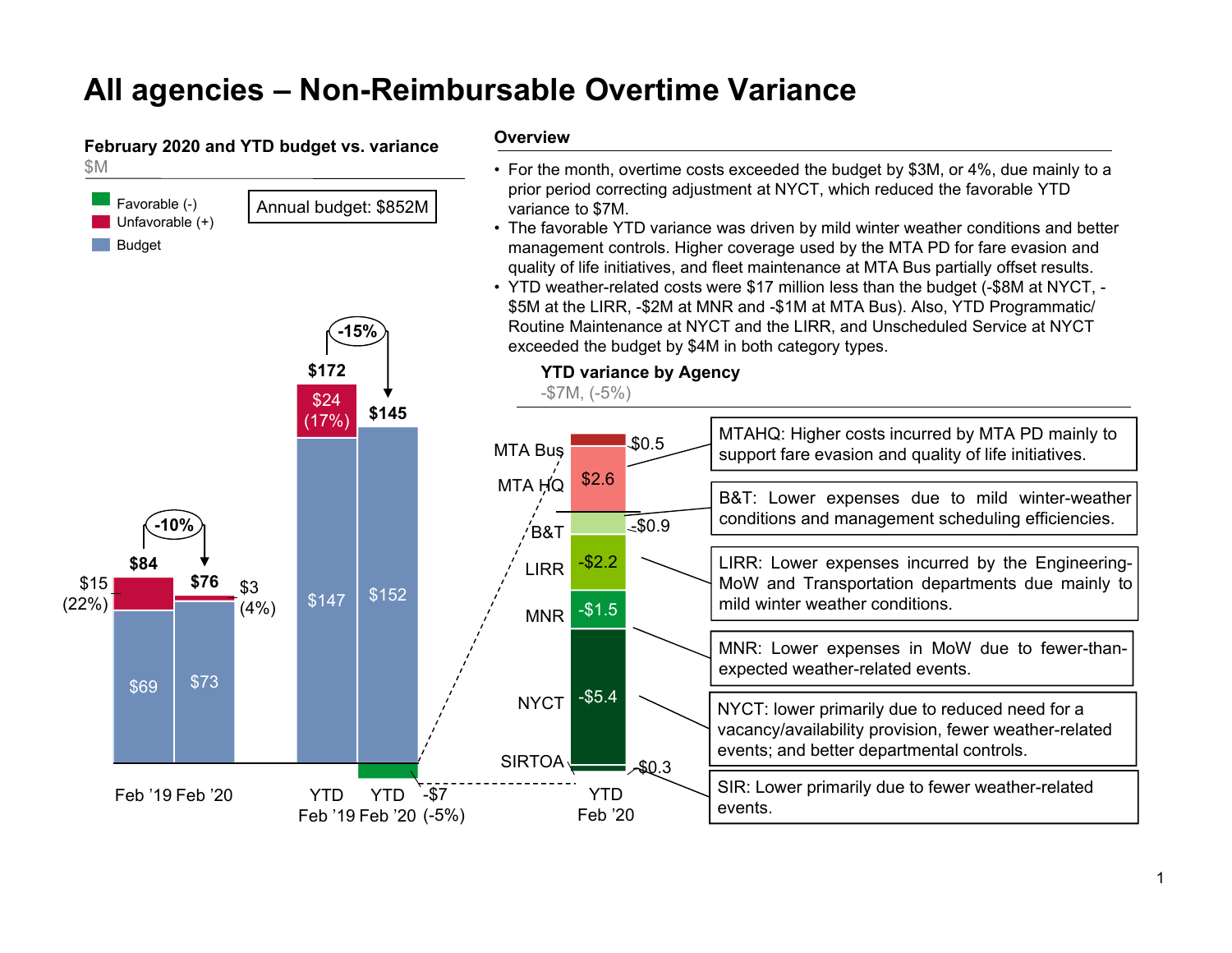# **All agencies – Reimbursable Overtime Variance**

## **February 2020 and YTD budget vs. variance**

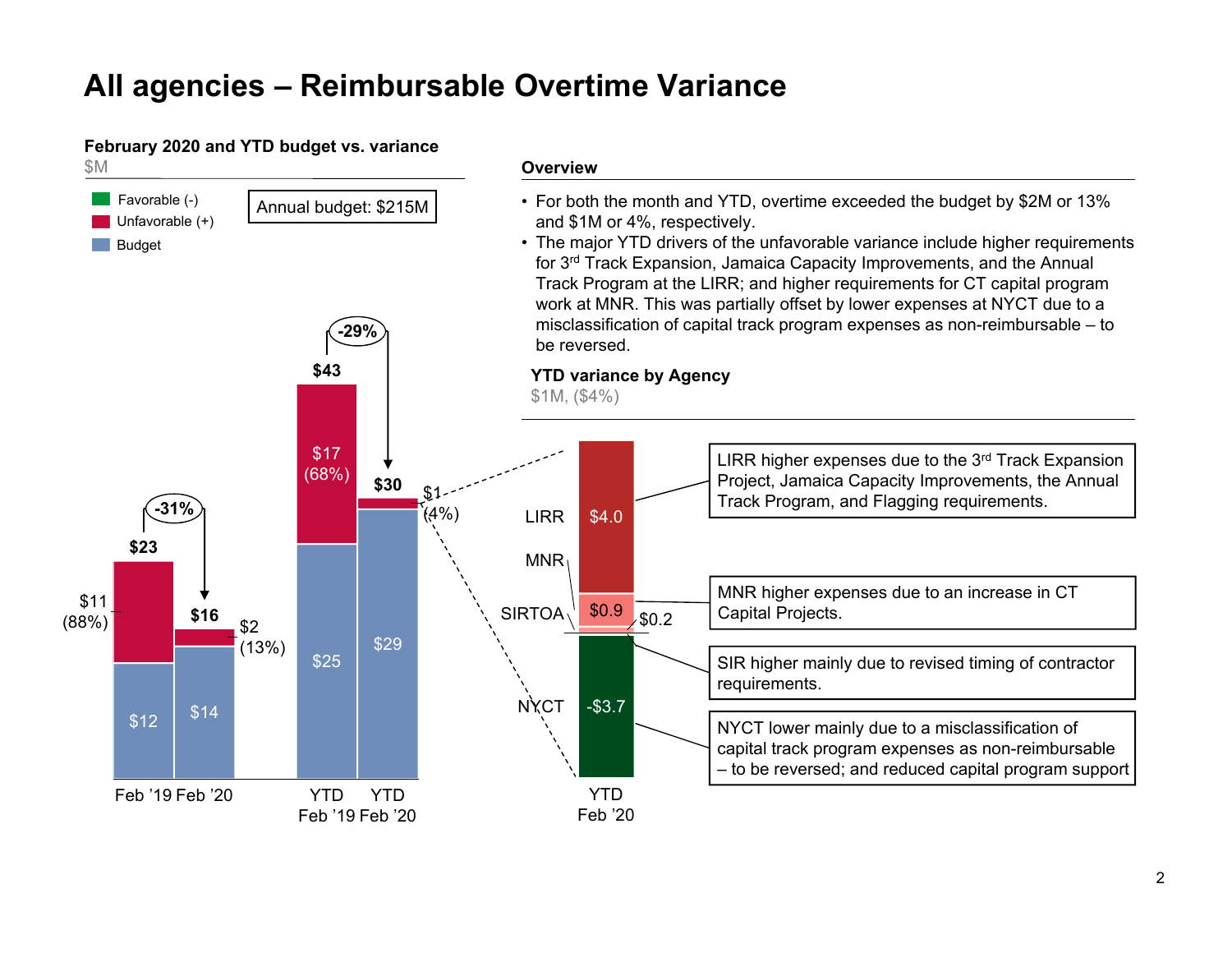# **All agencies – Total Overtime Variance**

**\$214**

**-18%**

Annual budget: \$1,067M

#### **February 2020 and YTD budget vs. variance** \$M

Favorable (-) Unfavorable (+)

Budget

**Contract** 

#### **Overview**

- For the month, overtime was \$5M or 5% above Budget, and -\$6M or -3% below budget YTD.
- The major drivers of the favorable non-reimbursable YTD overtime were mild winter weather and results of management actions, partially offset by higher expenses at MTAHQ due mainly to coverage necessitated by fare evasion and quality of life initiatives requirements at the MTA PD.
- The major drivers of the unfavorable reimbursable YTD overtime were higher requirements for 3rd Track Expansion, Jamaica Capacity Improvements, and the Annual Track Program at the LIRR. This was partially offset by capital track expenses which were recorded as non-reimbursable expenses at NYCT.

**YTD variance by Agency**

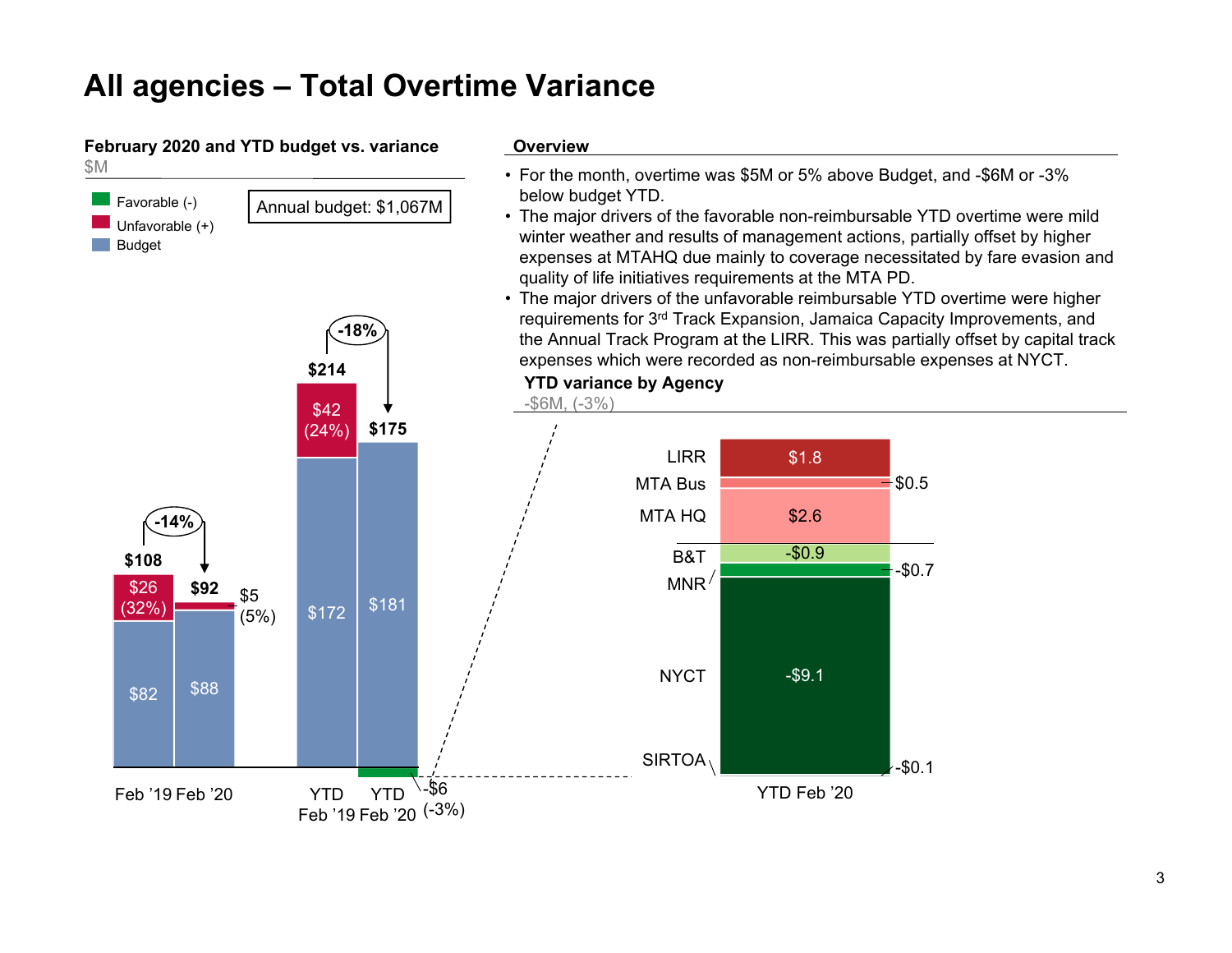## **New York City Employment**

#### **Sectors with Year-over-Year Employment Gains**

- **∙** Transportation, Utilities **∙** Education & Health Services
- **∙** Information **∙** Other Services
- -
- **∙** Professional & Business Service **∙** Government
- 

#### **Sectors with Year-over-Year Employment Losses**

- **∙** Construction, Mining, Natural Resources **∙** Financial Activities
	-
- **∙** Trade
- **∙** Manufacturing **∙** Leisure & Hospitality
- **New York City Employment** (in thousands) **Jan-20 versus Prelim Revised Jan-20 Dec-19 Jan-19 Net Pct Net Pct Total Employment 4,621.6 4,739.8 4,544.9 (118.2) -2.5% 76.7 1.7% Goods Producing 218.0 224.2 223.2 (6.2) -2.8% (5.2) -2.3%** Construction, Mining, Nat Res 152.2 156.9 155.7 (4.7) -3.0% (3.5) -2.2% Manufacturing **1** 65.8 67.3 67.5 (1.5) -2.2% (1.7) -2.5% **Service Providing 4,403.6 4,515.6 4,321.7 (112.0) -2.5% 81.9 1.9%** Transportation, Utilities 149.0 154.8 147.9 (5.8) -3.7% 1.1 0.7% Trade 479.5 497.1 488.1 (17.6) -3.5% (8.6) -1.8% Information 204.7 212.6 201.4 (7.9) -3.7% 3.3 1.6% Financial Activities 475.6 483.7 475.9 (8.1) -1.7% (0.3) -0.1% Professional & Business Svcs | 794.2 | 807.4 | 771.4 | (13.2) -1.6% 22.8 3.0% Education & Health Svcs 1,076.9 1,091.8 1,024.4 (14.9) -1.4% 52.5 5.1% Leisure & Hospitality 445.6 469.3 449.2 (23.7) -5.1% (3.6) -0.8% Other Services | 196.7 | 196.2 | 191.9 | 0.5 0.3% | 4.8 2.5% Government 581.4 602.7 571.5 (21.3) -3.5% 9.9 1.7% **Dec-19 Jan-19**

Preliminary January 2020 employment in New York City shows a gain of 76,700 jobs (1.7%) when compared to last January's employment level. This marks the 118<sup>th</sup> consecutive month in which employment has improved over its level from one year earlier. The Education & Health Services and Professional & Business Services sectors experienced the greatest gains in the number of jobs among the major sectors, adding 52,500 and 22,800 jobs, respectively, over the past twelve months.

Employment in New York City's service-providing sectors increased by 81,900 jobs (1.9%) over the January 2019 level. Private-sector service-providing employment in New York City increased by 72,000 jobs (1.9%), the 119<sup>th</sup> consecutive month of year-to-year improvement.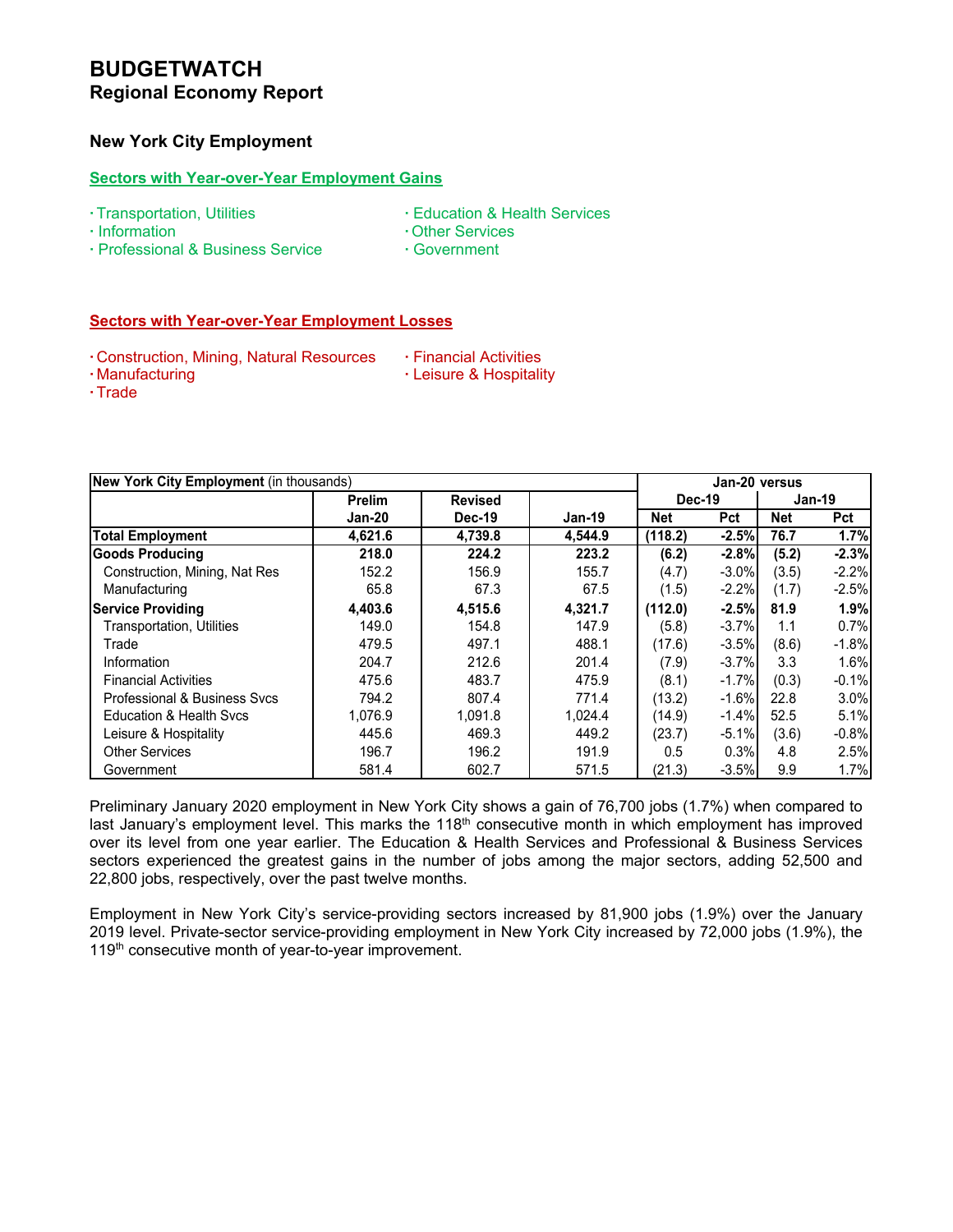

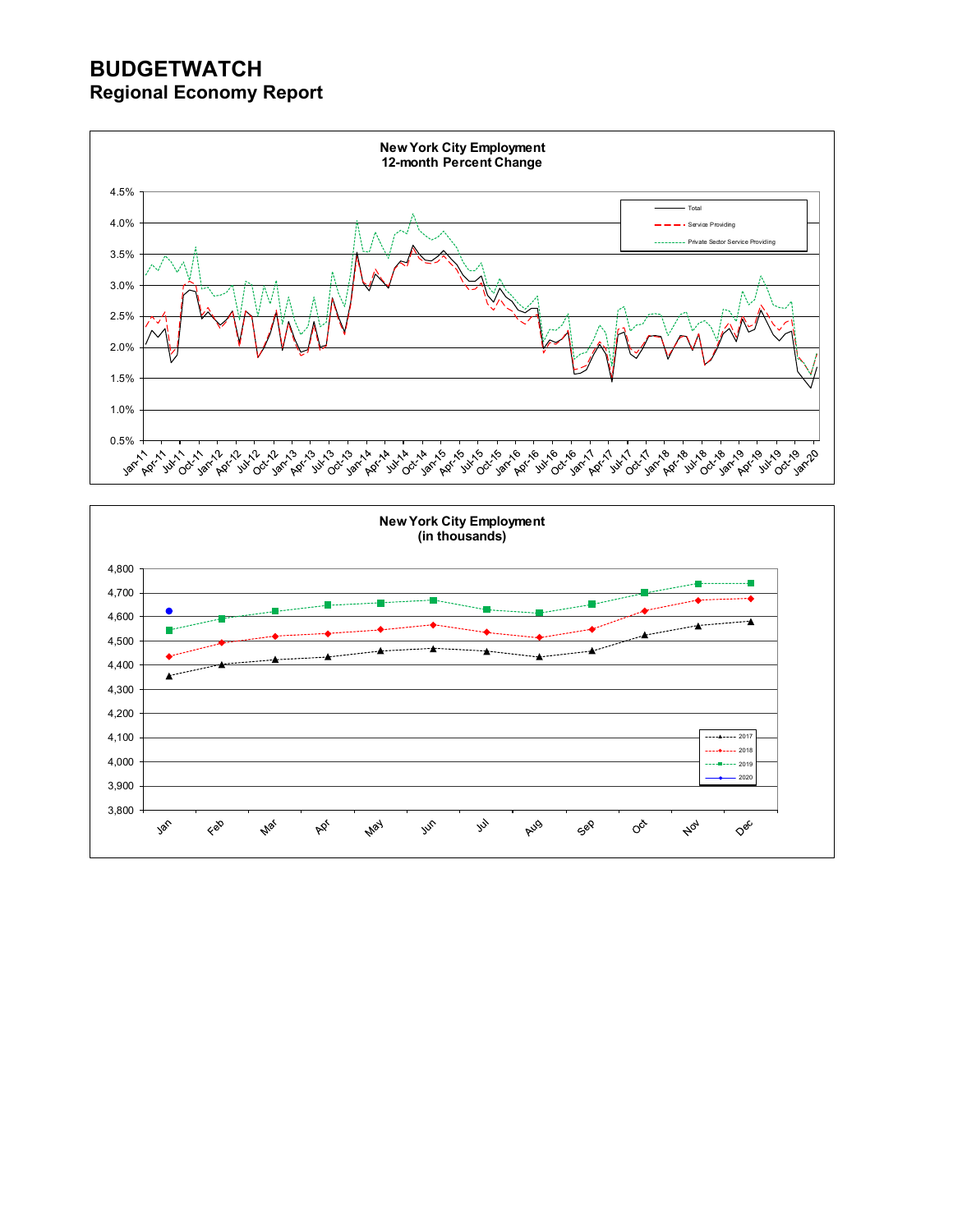In January 2020, seasonally adjusted New York City employment of 4.69 million was higher than in January 2019 by 73,200 jobs (1.59%), and was higher than the prior month by 5,600 jobs (0.12%).



## **Ridership and Employment**

In December 2008, the twelve-month moving average for employment began to decline after increasing in 56 of the previous 59 months. For sixteen consecutive months – though March 2010 – the twelve-month moving average fell, and employment levels declined by 3%. Since then, the twelve-month employment average has increased with almost no interruption. Considering the more recent period since January 2011, the twelve-month average for employment has increased by 23.8% through January 2020, while the 12-month average MTA-wide ridership has fallen by 0.9%. The twelve-month average for ridership in January 2020 increased by 0.4% compared with one year earlier.

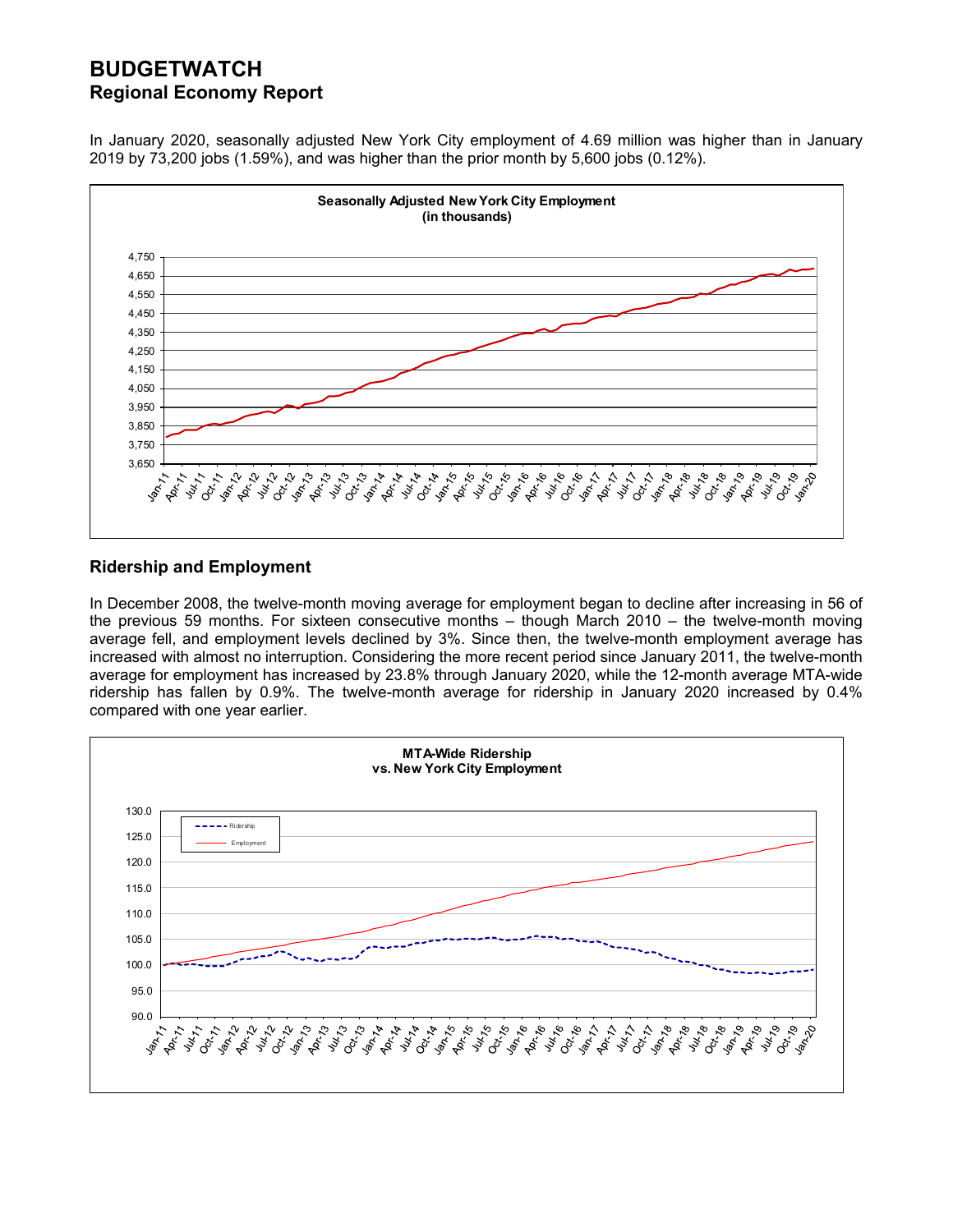The following ridership trend graphs depict 12-month averages; for example, the January 2014 data point is the average of February 2013 to January 2014, and the February 2014 data point is the average of March 2013 to February 2014, providing a visual representation of trends over time. Further, data have been standardized to 1.0, allowing for an easier comparison of trends on a single graph.



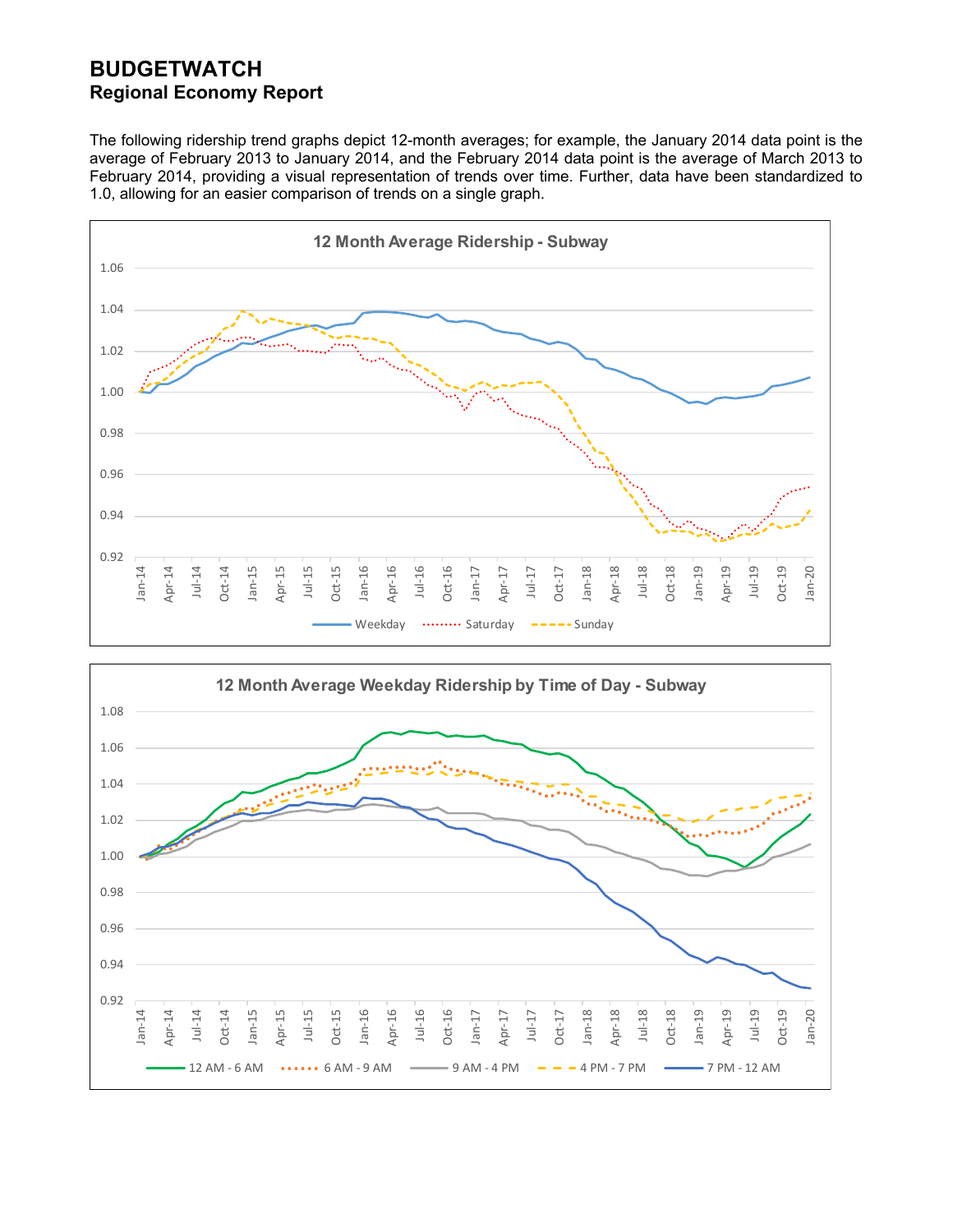

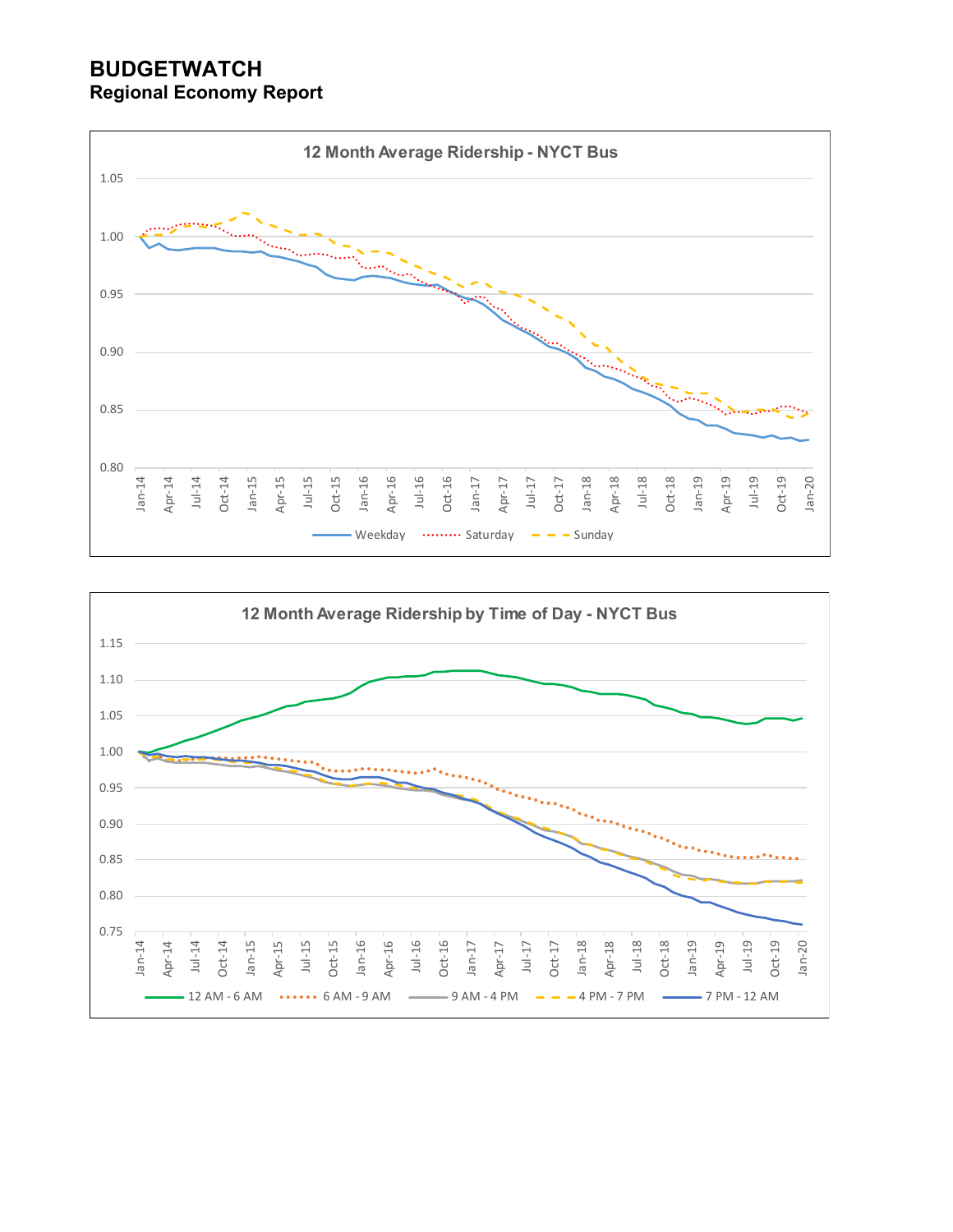

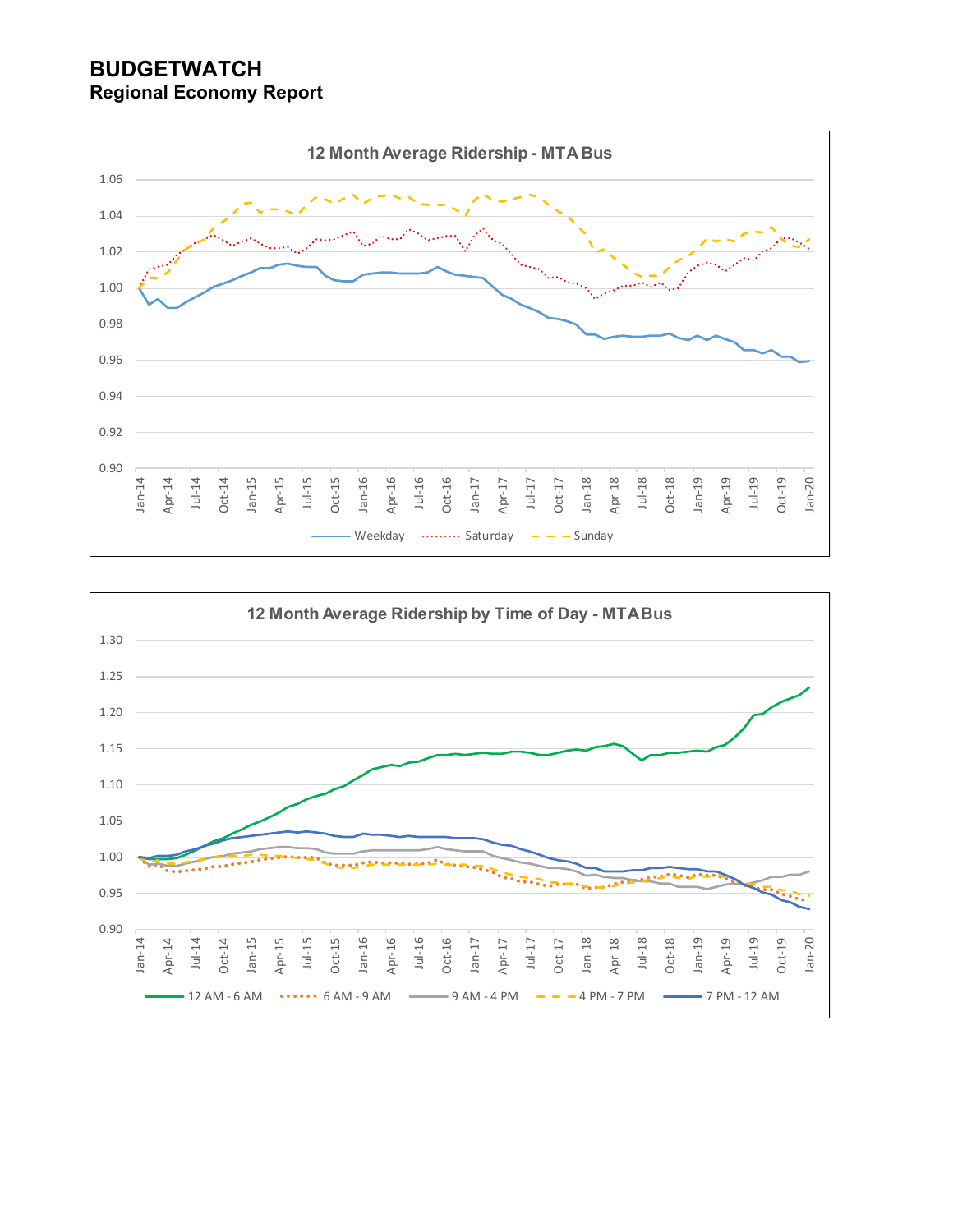

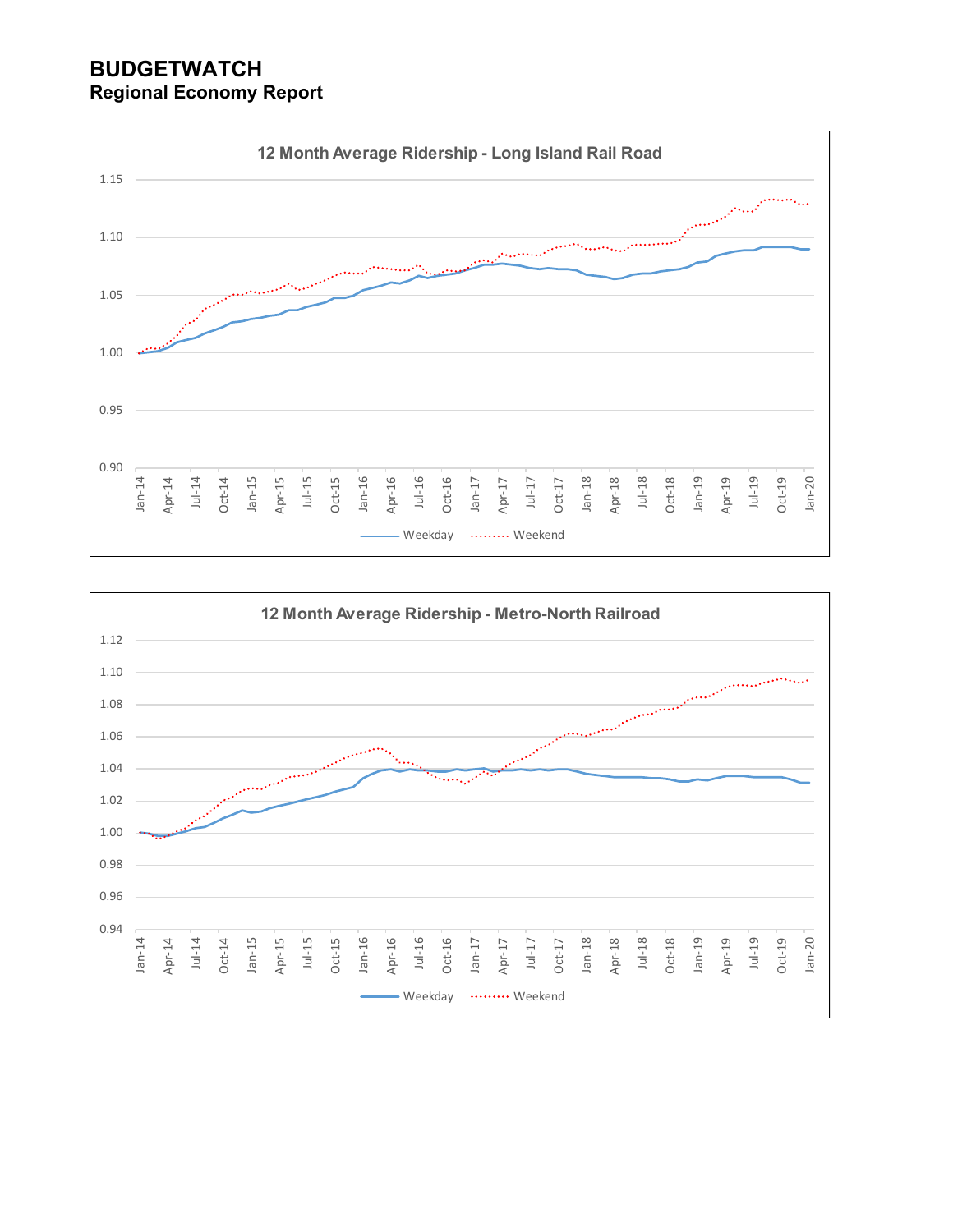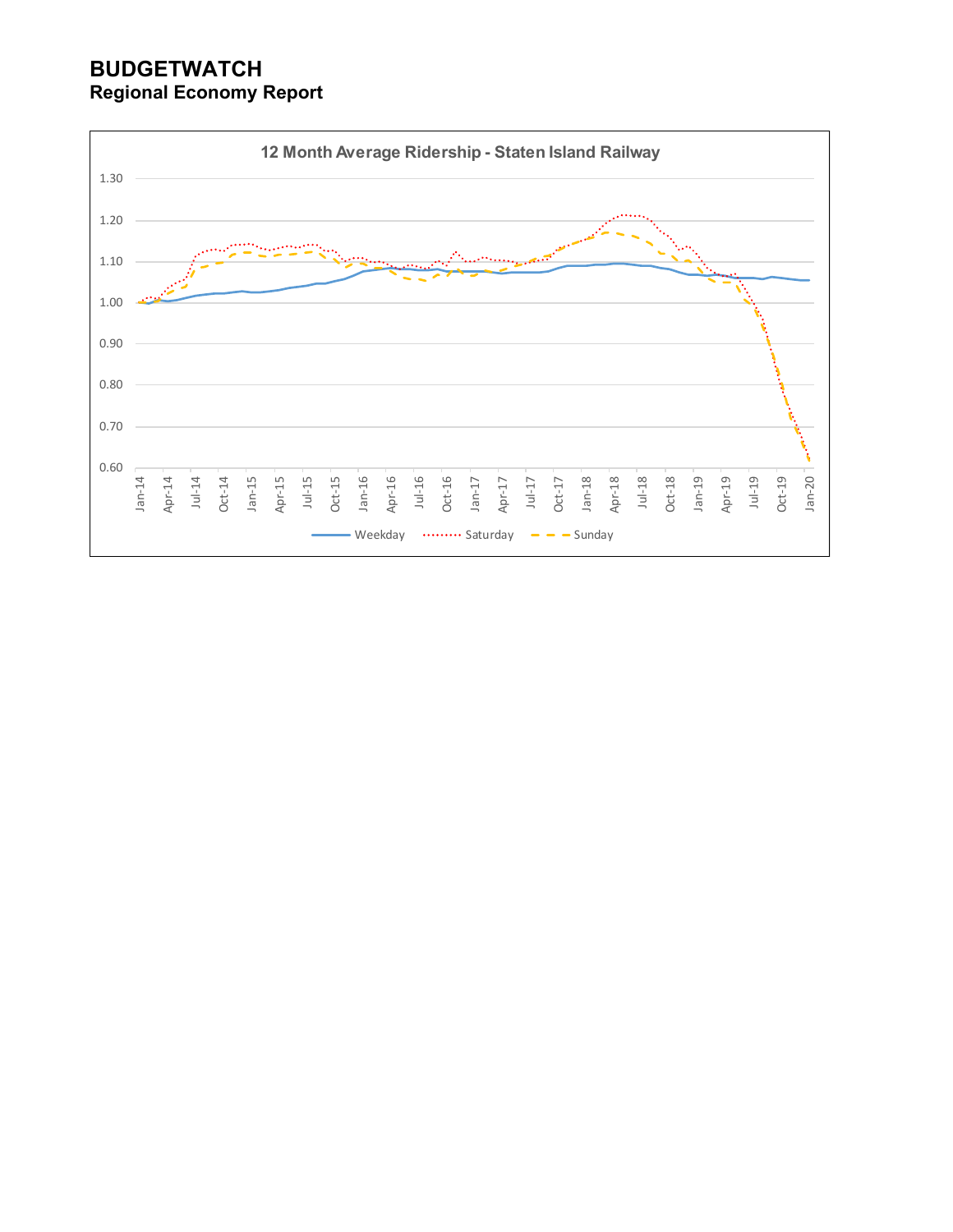## **Consumer Price Index**

## **Goods Reporting Month-over-Month Price Increases**

- 
- 
- ∙ Apparel ∙ Electricity
- 
- ∙ Food ∙ Gasoline ∙ Medical Care ∙ Transportation
- 

#### **Goods Reporting Month-over-Month Price Declines**

None

|                                 |        |        |        | Feb-20 versus |            |        |            |  |  |
|---------------------------------|--------|--------|--------|---------------|------------|--------|------------|--|--|
|                                 |        |        |        | $Jan-20$      |            | Feb-19 |            |  |  |
|                                 | Feb-20 | Jan-20 | Feb-19 | <b>Net</b>    | <b>Pct</b> | Net    | <b>Pct</b> |  |  |
| <b>Regional CPI-U</b>           | 282.58 | 282.02 | 275.82 | 0.56          | 0.2%       | 6.75   | 2.4%       |  |  |
| <b>Medical Care Component</b>   | 529.91 | 523.63 | 501.56 | 6.28          | 1.2%       | 28.35  | 5.7%       |  |  |
| <b>Electricity Component</b>    | 178.91 | 176.82 | 173.99 | 2.09          | 1.2%       | 4.93   | 2.8%       |  |  |
| Gasoline (all grades) Component | 207.07 | 214.24 | 195.93 | (7.17)        | $-3.3%$    | 11.14  | 5.7%       |  |  |
| <b>National CPI-U</b>           | 258.68 | 257.97 | 252.78 | 0.71          | 0.3%       | 5.90   | 2.3%       |  |  |

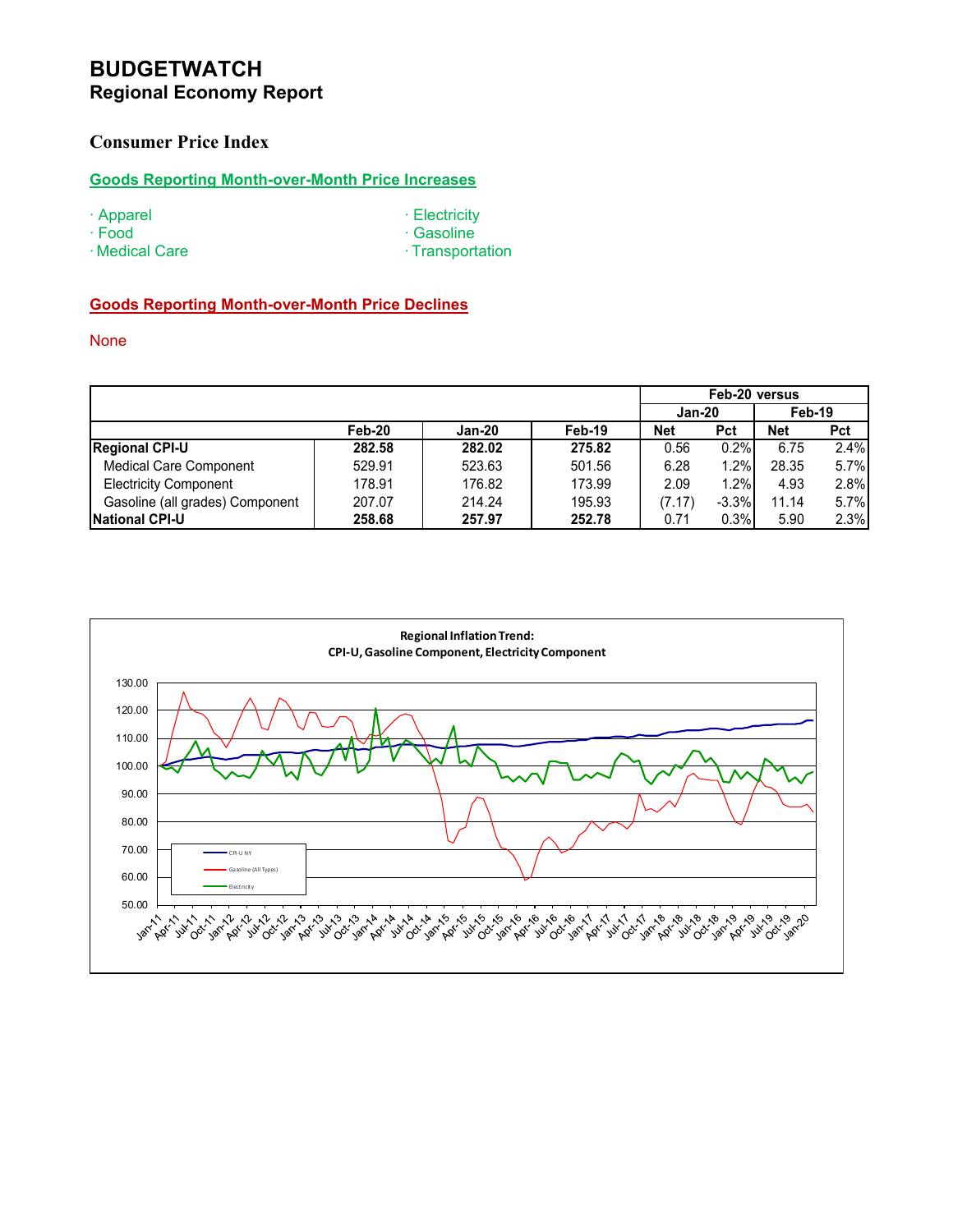## **Fuel Prices**

| <b>Fuel - Spot Prices</b>              | <b>Latest Price:</b> |        |        |        | Feb-20 versus |          |  |
|----------------------------------------|----------------------|--------|--------|--------|---------------|----------|--|
| NY Harbor, except Crude Oil (WTI)      | 3/6/20               | Feb-20 | Jan-20 | Feb-19 | Jan-20        | Feb-19   |  |
| Crude Oil (\$/bbl)                     | 41.14                | 50.54  | 57.52  | 54.95  | $-12.1%$      | $-8.0\%$ |  |
| Conventional Regular Gasoline (\$/gal) | 1.38                 | 1.58   | 1.66   | 1.57   | $-5.0\%$      | 0.8%     |  |
| Low Sulfur No.2 Diesel Fuel (\$/gal)   | 1.41                 | 1.62   | 1.86   | 1.96   | $-12.6\%$     | $-17.3%$ |  |
| No.2 Heating Oil (\$/gal)              | 1.37                 | 1.59   | 1.84   | 1.93   | $-13.5%$      | $-17.7%$ |  |

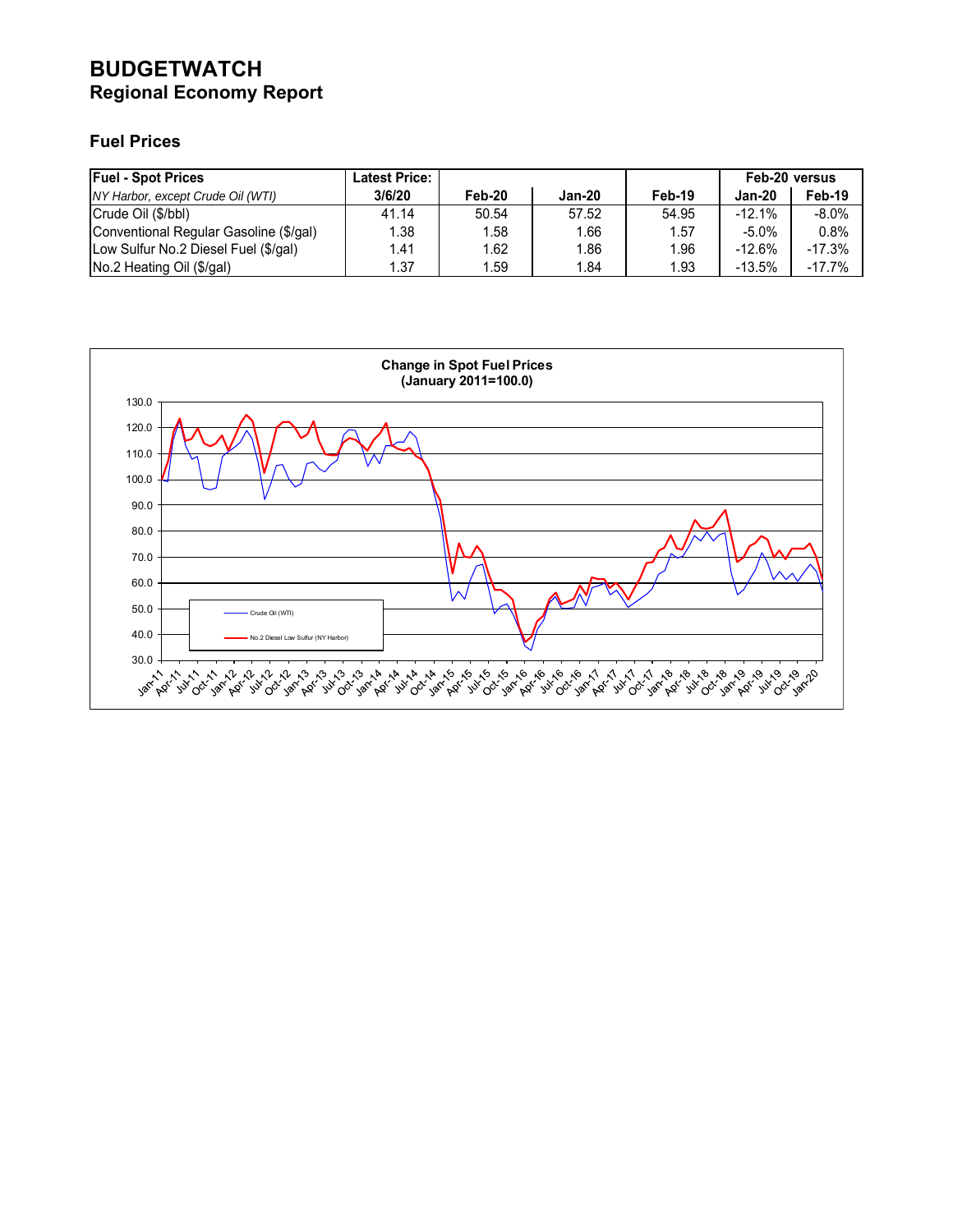| Nassau, Suffolk Employment (in thousands) |               |                |         |         | Jan-20 versus  |            |                |  |
|-------------------------------------------|---------------|----------------|---------|---------|----------------|------------|----------------|--|
|                                           | <b>Prelim</b> | <b>Revised</b> |         | Dec-19  |                | Jan-19     |                |  |
|                                           | Jan-20        | Dec-19         | Jan-19  | Net     | <b>Percent</b> | <b>Net</b> | <b>Percent</b> |  |
| <b>Total Employment</b>                   | 1,322.2       | 1,362.5        | 1.314.3 | $-40.3$ | $-3.0\%$       | 7.9        | 0.6%           |  |
| <b>Goods Producing</b>                    | 148.9         | 150.5          | 150.3   | $-1.6$  | $-1.1%$        | $-1.4$     | $-0.9%$        |  |
| Construction, Mining, Nat Res             | 78.3          | 79.7           | 79.5    | $-1.4$  | $-1.8%$        | $-1.2$     | $-1.5%$        |  |
| Manufacturing                             | 70.6          | 70.8           | 70.8    | $-0.2$  | $-0.3%$        | $-0.2$     | $-0.3%$        |  |
| <b>Service Providing</b>                  | 1,173.3       | 1,212.0        | 1,164.0 | $-38.7$ | $-3.2%$        | 9.3        | 0.8%           |  |
| <b>Transportation, Utilities</b>          | 44.5          | 46.4           | 43.3    | $-1.9$  | $-4.1%$        | 1.2        | 2.8%           |  |
| Trade                                     | 226.0         | 232.3          | 227.0   | $-6.3$  | $-2.7%$        | $-1.0$     | $-0.4%$        |  |
| Information                               | 15.2          | 15.5           | 15.3    | $-0.3$  | $-1.9%$        | $-0.1$     | $-0.7%$        |  |
| <b>Financial Activities</b>               | 69.0          | 69.6           | 69.0    | $-0.6$  | $-0.9%$        | 0.0        | $0.0\%$        |  |
| Professional & Business Sycs              | 163.3         | 175.3          | 162.2   | $-12.0$ | $-6.8%$        | 1.1        | 0.7%           |  |
| <b>Education &amp; Health Sycs</b>        | 279.6         | 287.1          | 275.0   | $-7.5$  | $-2.6%$        | 4.6        | 1.7%           |  |
| Leisure & Hospitality                     | 120.6         | 124.5          | 117.2   | $-3.9$  | $-3.1%$        | 3.4        | 2.9%           |  |
| <b>Other Services</b>                     | 60.7          | 60.7           | 59.4    | 0.0     | 0.0%           | 1.3        | 2.2%           |  |
| Government                                | 194.4         | 200.6          | 195.6   | $-6.2$  | $-3.1%$        | $-1.2$     | $-0.6%$        |  |

| Orange, Rockland, Westchester Employment (in thousands) |               |                |        |               | Jan-20 versus |        |                |  |
|---------------------------------------------------------|---------------|----------------|--------|---------------|---------------|--------|----------------|--|
|                                                         | <b>Prelim</b> | <b>Revised</b> |        | <b>Dec-19</b> |               | Jan-19 |                |  |
|                                                         | Jan-20        | <b>Dec-19</b>  | Jan-19 | Net           | Percent       | Net    | <b>Percent</b> |  |
| <b>Total Employment</b>                                 | 708.4         | 729.3          | 713.9  | $-20.9$       | $-2.9%$       | $-5.5$ | $-0.8%$        |  |
| <b>Goods Producing</b>                                  | 68.6          | 71.0           | 72.5   | $-2.4$        | $-3.4%$       | $-3.9$ | $-5.4%$        |  |
| Construction, Mining, Nat Res                           | 39.7          | 41.7           | 43.2   | $-2.0$        | $-4.8%$       | $-3.5$ | $-8.1%$        |  |
| Manufacturing                                           | 28.9          | 29.3           | 29.3   | $-0.4$        | $-1.4%$       | $-0.4$ | $-1.4%$        |  |
| <b>Service Providing</b>                                | 639.8         | 658.3          | 641.4  | $-18.5$       | $-2.8%$       | $-1.6$ | $-0.2%$        |  |
| <b>Transportation, Utilities</b>                        | 27.2          | 28.4           | 27.1   | $-1.2$        | $-4.2%$       | 0.1    | 0.4%           |  |
| Trade                                                   | 111.1         | 114.9          | 113.9  | $-3.8$        | $-3.3%$       | $-2.8$ | $-2.5%$        |  |
| Information                                             | 11.7          | 11.9           | 11.9   | $-0.2$        | $-1.7%$       | $-0.2$ | $-1.7%$        |  |
| <b>Financial Activities</b>                             | 37.8          | 38.0           | 37.0   | $-0.2$        | $-0.5%$       | 0.8    | 2.2%           |  |
| Professional & Business Sycs                            | 92.7          | 95.8           | 91.5   | $-3.1$        | $-3.2%$       | 1.2    | 1.3%           |  |
| <b>Education &amp; Health Svcs</b>                      | 161.5         | 165.0          | 158.1  | $-3.5$        | $-2.1%$       | 3.4    | 2.2%           |  |
| Leisure & Hospitality                                   | 61.0          | 63.9           | 62.2   | $-2.9$        | $-4.5%$       | $-1.2$ | $-1.9%$        |  |
| <b>Other Services</b>                                   | 30.6          | 31.4           | 31.4   | $-0.8$        | $-2.5%$       | $-0.8$ | $-2.5%$        |  |
| Government                                              | 106.2         | 109.0          | 108.3  | $-2.8$        | $-2.6%$       | $-2.1$ | $-1.9%$        |  |

| Dutchess, Putnam Employment (in thousands) |               |                |          |            | Jan-20 versus  |          |                |  |
|--------------------------------------------|---------------|----------------|----------|------------|----------------|----------|----------------|--|
|                                            | <b>Prelim</b> | <b>Revised</b> |          | Dec-19     |                | $Jan-19$ |                |  |
|                                            | <b>Jan-20</b> | Dec-19         | $Jan-19$ | <b>Net</b> | <b>Percent</b> | Net      | <b>Percent</b> |  |
| <b>Total Employment</b>                    | 146.2         | 151.1          | 145.5    | $-4.9$     | $-3.2%$        | 0.7      | 0.5%           |  |
| <b>Goods Producing</b>                     | 17.0          | 17.7           | 17.0     | $-0.7$     | $-4.0%$        | 0.0      | 0.0%           |  |
| Construction, Mining, Nat Res              | 8.2           | 8.7            | 8.1      | $-0.5$     | $-5.7%$        | 0.1      | 1.2%           |  |
| Manufacturing                              | 8.8           | 9.0            | 8.9      | $-0.2$     | $-2.2%$        | $-0.1$   | $-1.1%$        |  |
| <b>Service Providing</b>                   | 129.2         | 133.4          | 128.5    | $-4.2$     | $-3.1%$        | 0.7      | 0.5%           |  |
| <b>Transportation, Utilities</b>           | 4.5           | 4.7            | 4.5      | $-0.2$     | $-4.3%$        | 0.0      | 0.0%           |  |
| Trade                                      | 20.2          | 20.8           | 20.2     | $-0.6$     | $-2.9%$        | 0.0      | $0.0\%$        |  |
| Information                                | 1.9           | 1.9            | 1.9      | 0.0        | $0.0\%$        | 0.0      | $0.0\%$        |  |
| <b>Financial Activities</b>                | 5.0           | 5.1            | 4.9      | $-0.1$     | $-2.0%$        | 0.1      | 2.0%           |  |
| Professional & Business Sycs               | 13.0          | 13.2           | 12.6     | $-0.2$     | $-1.5%$        | 0.4      | 3.2%           |  |
| <b>Education &amp; Health Sycs</b>         | 38.3          | 39.9           | 38.1     | $-1.6$     | $-4.0%$        | 0.2      | 0.5%           |  |
| Leisure & Hospitality                      | 13.7          | 14.5           | 13.8     | $-0.8$     | $-5.5%$        | $-0.1$   | $-0.7%$        |  |
| <b>Other Services</b>                      | 6.7           | 6.8            | 6.6      | $-0.1$     | $-1.5%$        | 0.1      | 1.5%           |  |
| Government                                 | 25.9          | 26.5           | 25.9     | $-0.6$     | $-2.3%$        | 0.0      | 0.0%           |  |